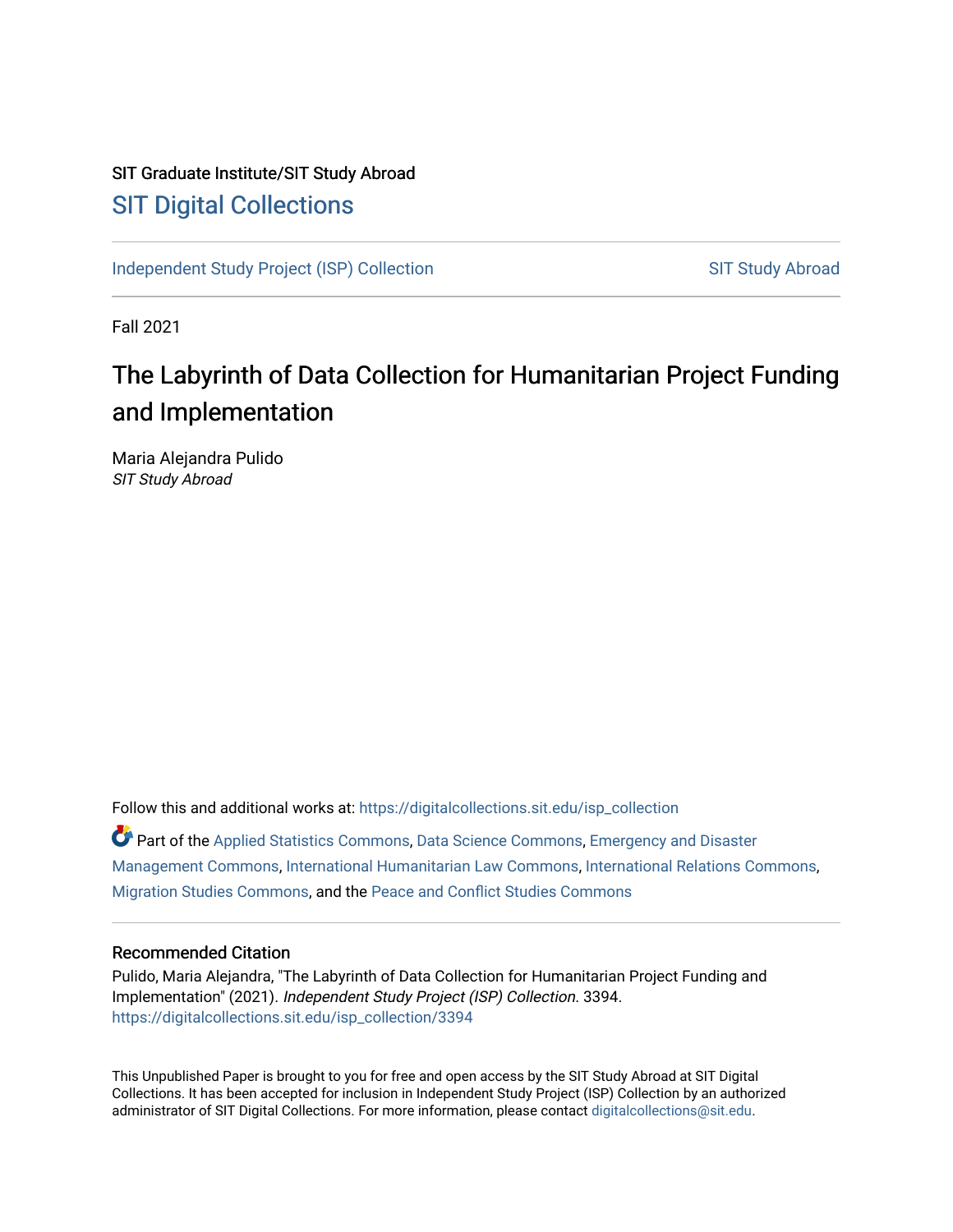

The Labyrinth of Data Collection for Humanitarian Project Funding and Implementation

By Maria Alejandra Pulido

December 2021 (Fall Semester 2021)

Switzerland: Multilateral Diplomacy and International Studies [Heikki Mattila](mailto:heikki.mattila@sit.edu) Gyula Csurgai

Hamilton College World Politics Major with a concentration in migration between MENA and Europe Double minor in French and Hispanic Studies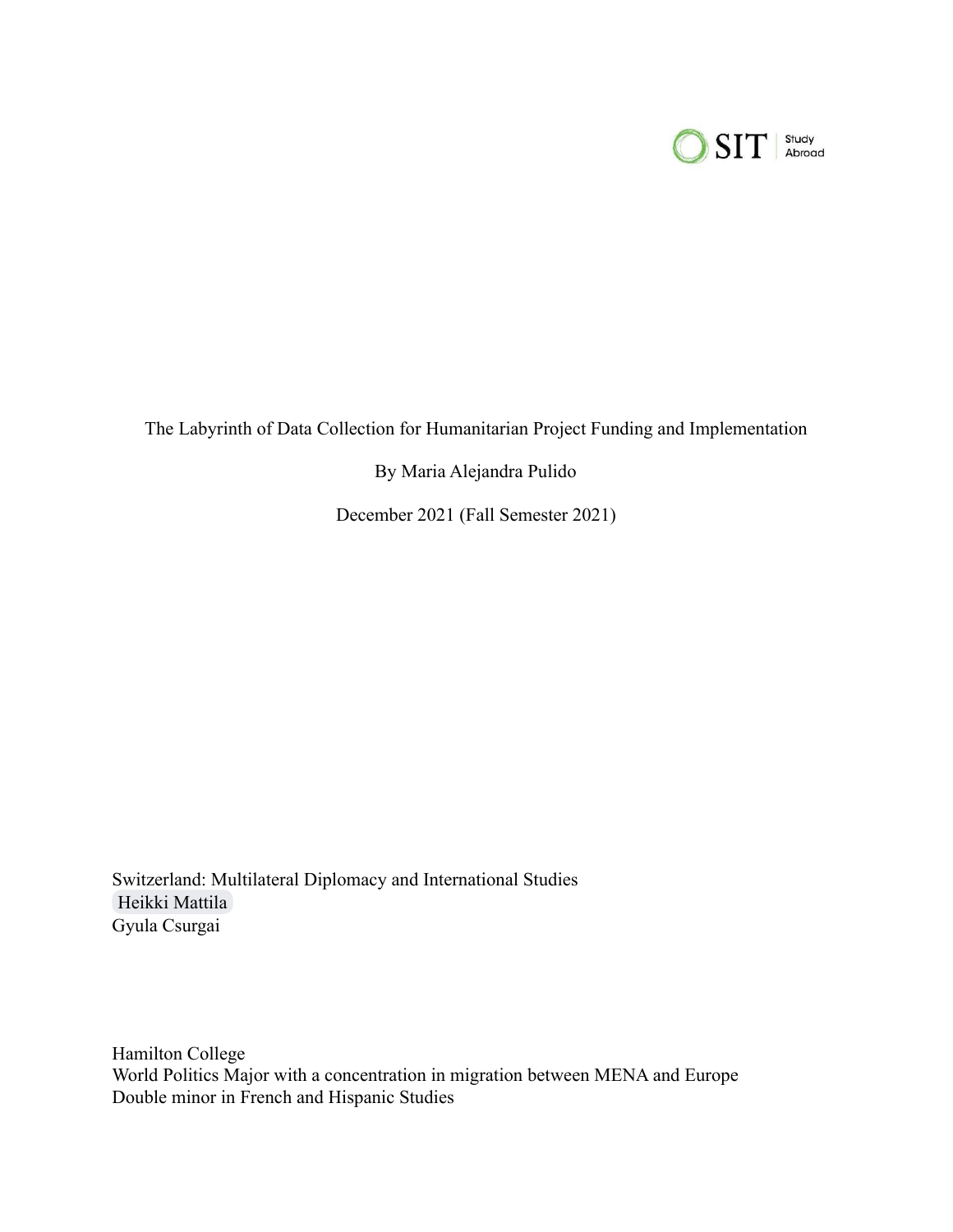# **Acknowledgements**

The completion of this research project would not have been possible without the help of all of my SIT advisors and the Academic Director. I would also like to thank all the experts who spoke with me and for all the feedback they gave me. I could not have done this without the help of my family who always supports me in all my endeavours. I would also like to thank all of the NGOs I examined, for the essential role they play in humanitarian assistance. I am a firm believer that they make the humanitarian sector a better place.

### **Abstract**

My research concentrates on four NGOs: IOM, IDMC, JIPS, and OCHA which use different tools to collect data and translate the information into evidence for data-driven decision making (DDDM) for the implementation of humanitarian assistance projects. I focus on the importance, advantages, and various data collection tools which help ameliorate the humanitarian sector since it does not have a current professionalized path to enter the workforce. I incorporated four interviews, attended two conferences and analyzed multiple online sources during my project.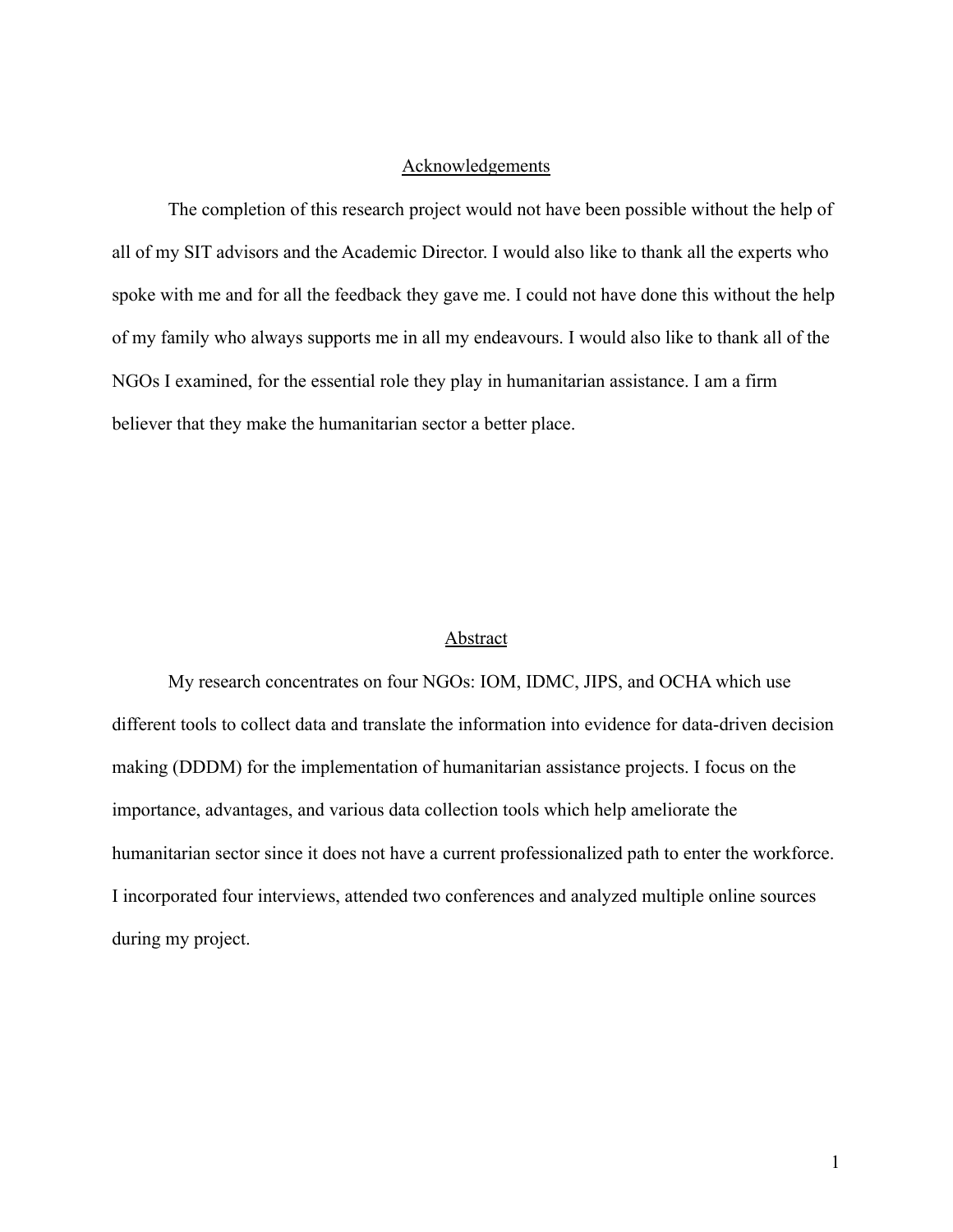# Table of Contents

| Introduction                                                                       | $3-4$     |
|------------------------------------------------------------------------------------|-----------|
| Research Methodology Goals and Objectives                                          | $4 - 5$   |
| Definitions & Analytical Theoretical Frameworks                                    | 6         |
| The Beginnings of Humanitarian Assistance $\&$ the Rise of Digital Data Collection | $7 - 8$   |
| The Advantages & Importance of Data Collection                                     | $8 - 10$  |
| Access to Reliable Displacement Data                                               | $10 - 12$ |
| Organizations and Experts Specializing in Data Collection for Displaced people     | $12 - 15$ |
| Differences in Data Collection by Organization                                     | $15 - 21$ |
| Similarities in Data Collection: HLX and International Data Collection Cooperation | $21 - 22$ |
| The Grand Bargain: From data collection to financialization                        | $23 - 24$ |
| Limitations associated with collecting data on vulnerable populations              | $25 - 26$ |
| Conclusion                                                                         | $26 - 28$ |
| Abbreviations                                                                      | 28-29     |
| Bibliography                                                                       | 29-33     |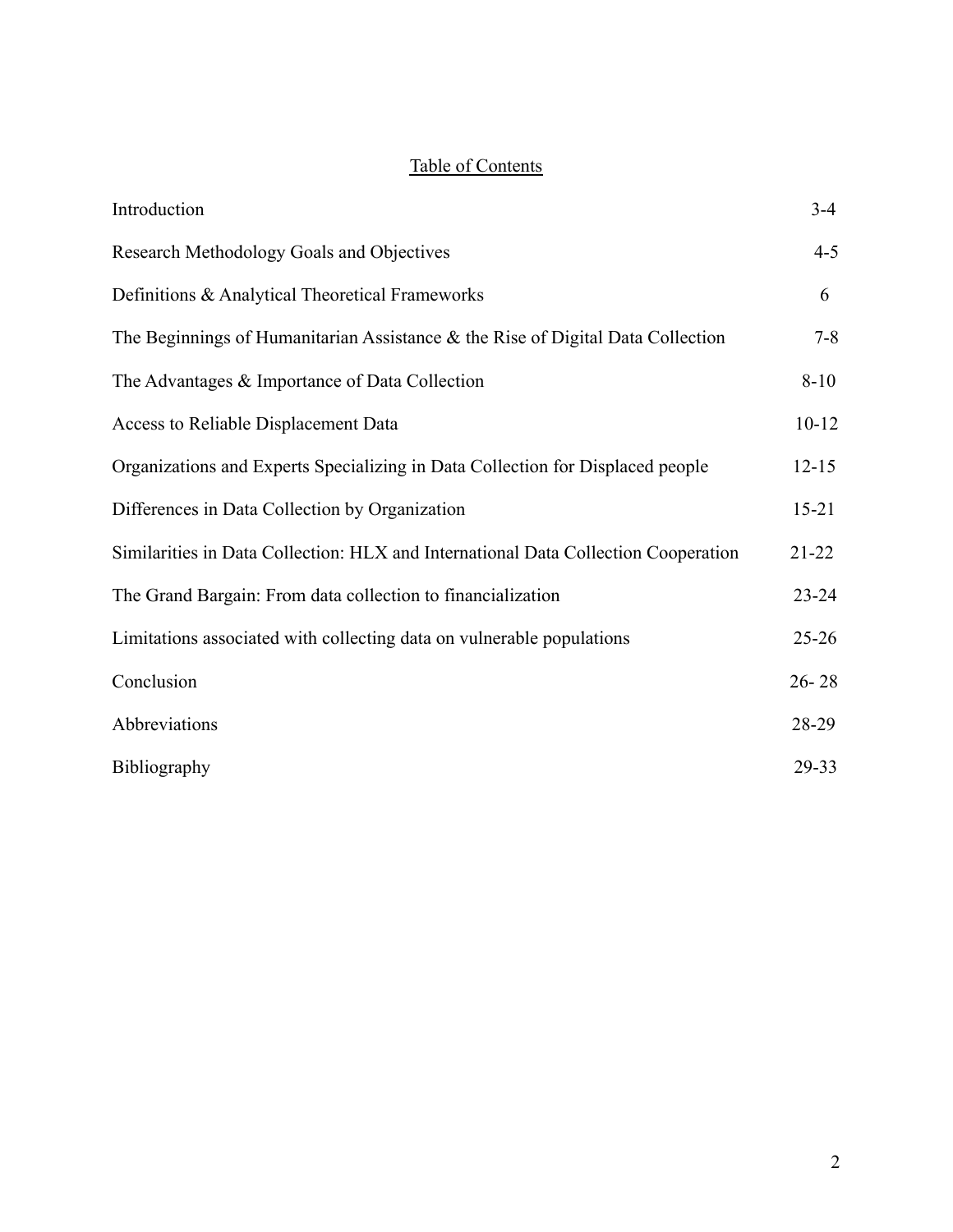#### **The Labyrinth of Data Collection for Migrants, Refugees and Displaced People**

In the past decade, as a student and adolescent I ventured into the humanitarian sector through working and volunteering opportunities, yet each organization had different approaches to effectively manage various forms of assistance for migrant and refugee populations. The twenty-first century has billions of people in need of food, lodging, and healthcare; however global acquisition to these basic needs varies upon region. Many countries do not have the infrastructure, resources, programs, and services which are necessary to meet every human's basic needs. When countries in the Global South face conflict, food and health insecurity amongst other factors which drive migration, citizens leave the comfort of their home to search for better lives in the Global North, neighboring countries, or in different regions within their own country. This transnational movement is sometimes fueled by emergencies and conflict, but it can also happen within national boundaries. Furthermore, the biggest numbers of displaced people are internally displaced people (IDPs) forced to move within their own countries (Baal & Ronkainen 2017). IDPs make up two-thirds of the total people displaced in the world (Alexander & Parker 2020). The amount of protection that IDPs will be allotted is dependent on the amount of people displaced within the country and past services or data collected to continue providing adequate services.

It is fundamental that international organizations provide assistance to migrants, refugees, and internally displaced people regardless of nationality, gender, sexual orientation, education, class, or religion. In order for organizations to provide adequate services and programs that qualify as humanitarian assistance, it is essential that they have ethical, effective, concise, and rapid ways of collecting short term and long term data on the conditions of migrants, refugees,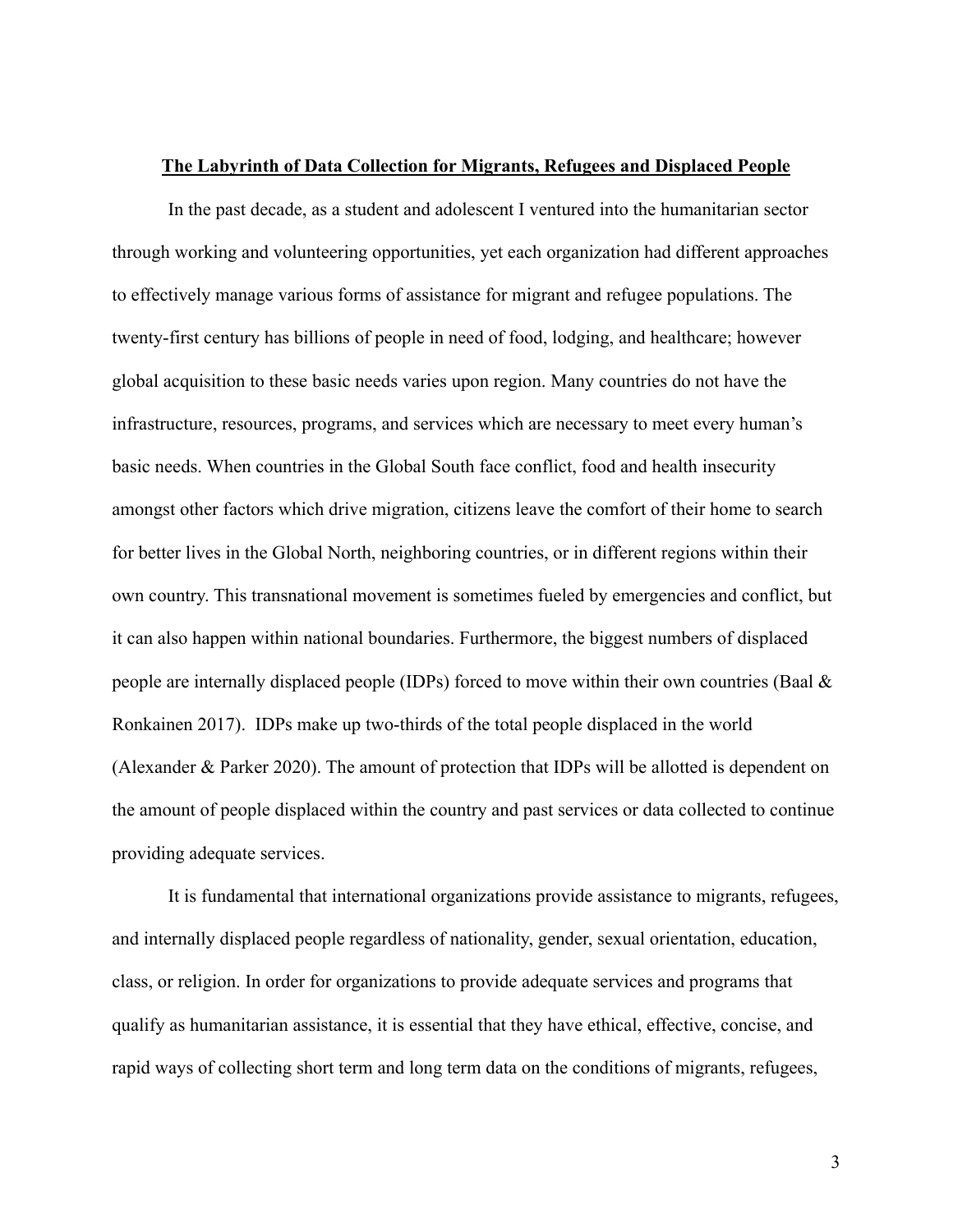and IDPs. Gathering data on IDPs remains a quandary (Baal & Ronkainen 2017). How is data collected by Non Government Organizations (NGOs) for the financing of projects or humanitarian assistance for internally displaced populations? Data is input onto an NGOs spreadsheet which uses a wide variety of tools which differ by organization, and it is financed and coordinated amongst multiparty actors with the goal of a timely response to emergencies. Trustworthy data on migrants, refugees and IDPs is essential to creating confidence in the funds allocated towards humanitarian efforts by multi-party actors. Transparent and reliable information will ensure a successful improvement in the humanitarian assistance provided, consequently increasing standards of living of the receiving population and an improvement in how humanitarian assistance is created, mobilized and delivered to populations in need.

### **Research Methodology: Goals & Objectives**

My research will focus on the different methods, platforms, and tools used to collect data on internally displaced peoples (IDPs). I will only be looking at data collection for humanitarian assistance rather than for development which usually tends to be more long-term. I will not be looking at federal forms of data collection for assistance given to migrants, refugees, and IDPs by country governments. Instead, the specific type of data collection I will be exploring is that provided by the international NGOs: the International Organization for Migration (IOM), the Internal Displacement Monitoring Centre (IDMC), the Joint IDP Profiling Service (JIPS), and the United Nations Office for the Coordination of Humanitarian Affairs (OCHA). My research will incorporate primary data in the form of interviews from a cluster sample of experts chosen according to the relevance of their work's intersectionality with my topic. I looked for experts on data collection within the mentioned NGOs and conducted three formal interviews and one informal interview. Other primary sources include historic books. Secondary sources include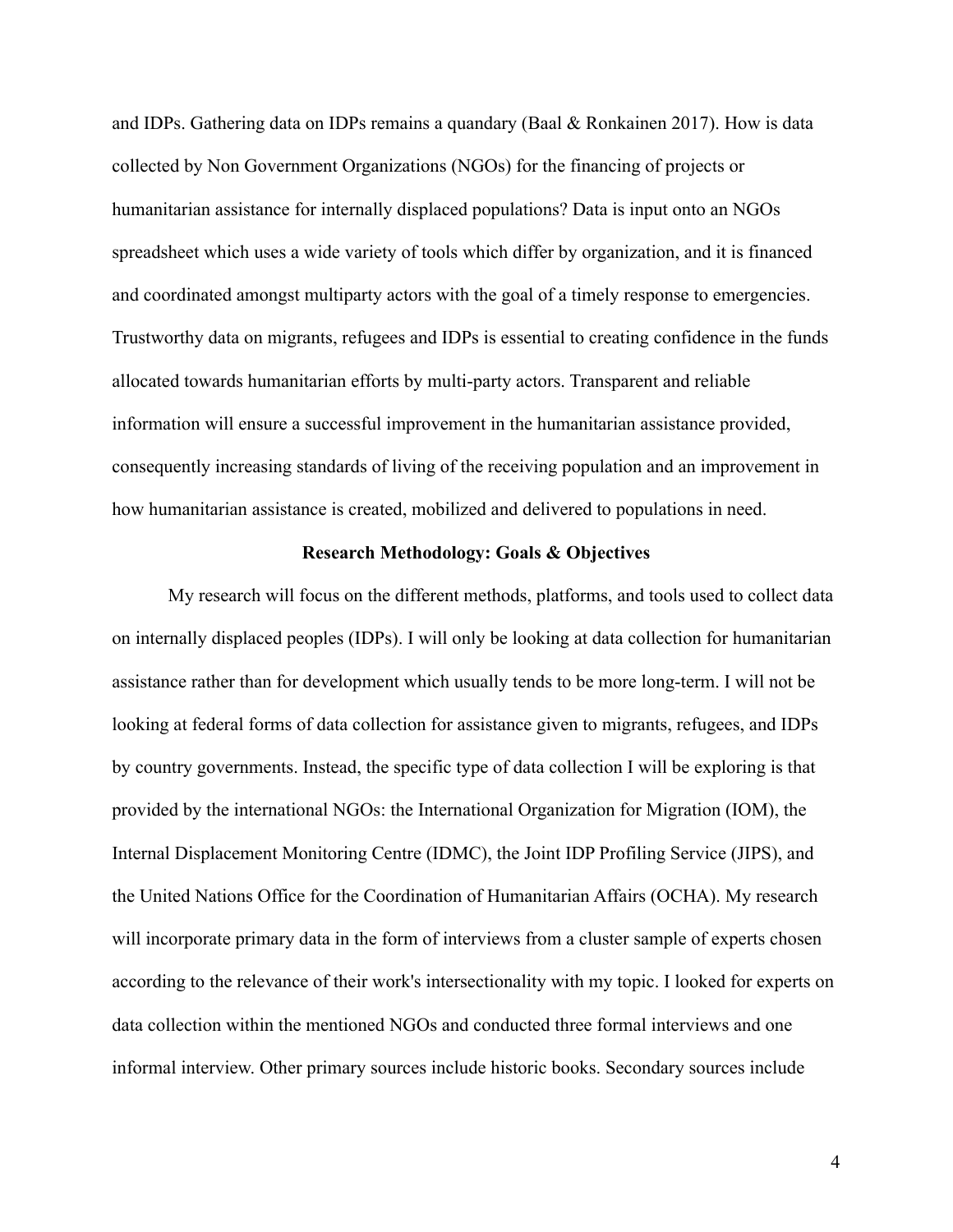official reports that interpret primary data collected on the methodologies of data collection. My goal is to be able to understand how data is collected, protected and translated into effective projects by NGOs. I want to understand what type of information is fundamental when applying for NGO project funding for humanitarian assistance for migrants, refugees, and displaced people.

I used a variety of qualitative methods to collect data. I relied mostly on quantitative methods derived from interviews such as descriptions of different data collection matrices and platforms. However, I also used certain quantitative methods to include datatables on a small sample of tools and data collection platforms and matrices are available to the IOM, IDMC, JIPS, and OCHA. The ethical considerations I exercised before interviews included letting participants know that everything said in the interview could be used in my research, unless it was explicitly stated as confidential, letting them know that they could be anonymous if they wished to, and that they were free to stop the interview at any point. Participants were also allowed to skip any questions that they did not wish to answer. Making sure there is an ethical approach to the interviews was of extremely high priority since by speaking with experts who may have confidential information I wanted to build trust so they felt comfortable and safe when sharing their information with me.

I expect to find practical information that I can use in my future research, hopefully traveling to deeply explore migration linked topics while helping vulnerable migrant populations. This research will identify tools and mechanisms that researchers can use to conduct their own data collection. Identifying these tools is fundamental to creating transparent, reliable, and honest information on migration which is a topic on the minds of citizens, policy-makers, and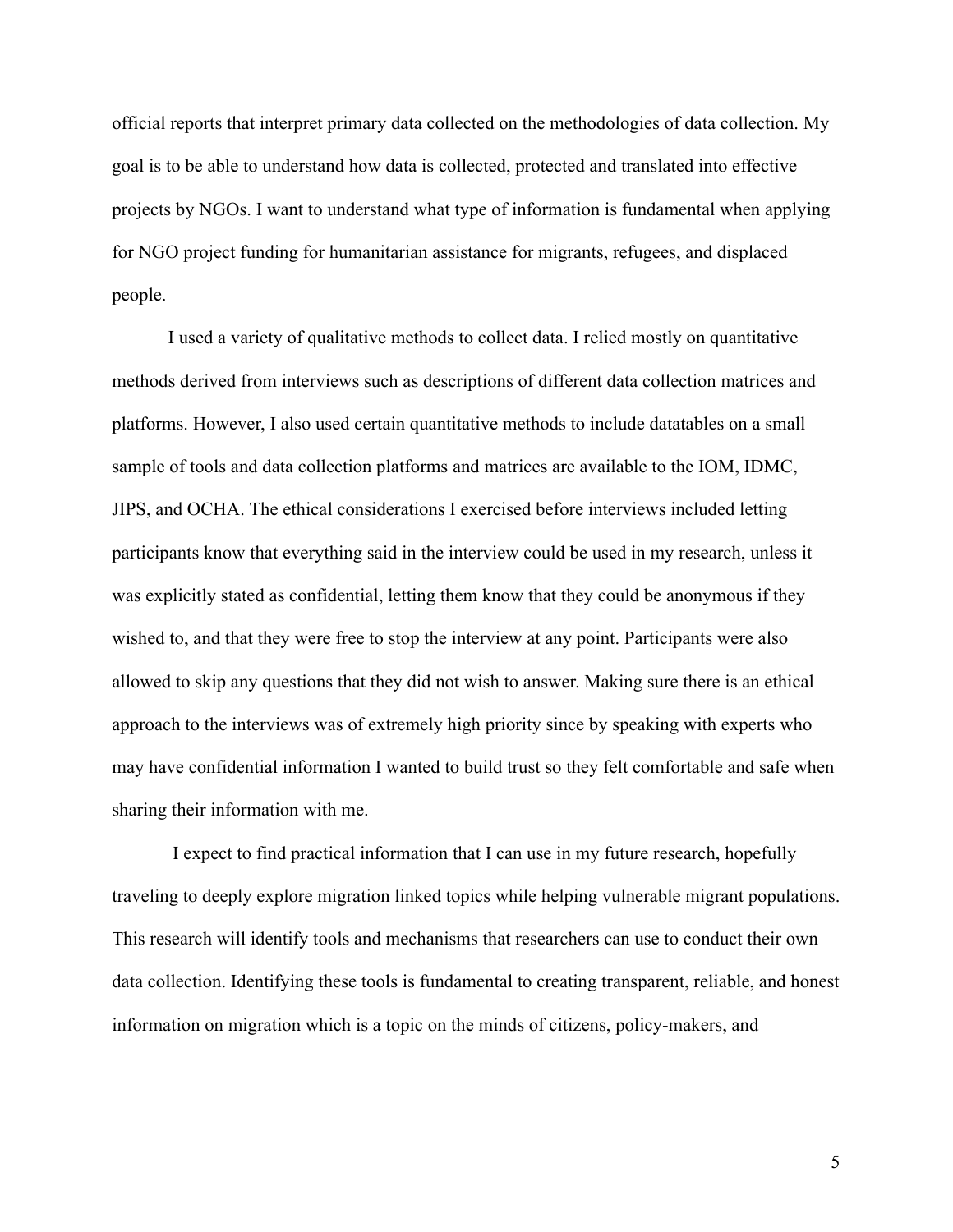employers. Demystifying the fake news that surrounds migration is essential for the creation of a global general public which has amicable views to different cultures and incoming migrants.

#### **Definitions & Analytical Theoretical Frameworks**

The following definitions and theoretical frameworks will assist in further understanding my research. "Humanitarian assistance is defined here as inclusive of humanitarian relief or emergency aid", however I will not be incorporating development assistance as humanitarian assistance since I will be focusing on emergency assistance (Monico et.al 2014). Internally Displaced People (IDPs) are defined here as persons who are seeking refuge somewhere outside of their home inside the borders of their birth countries. Migrants are defined as internationally displaced people who move into a country outside of which they were born, or exit their country of origin. Refugees are defined as migrants who move to a country outside their birth land due to war, persecution, or natural disasters. The displaced are defined as IDPs, migrants, and refugees. It must be noted that due to the lack of agreed upon definitions by multiparty actors these definitions are my own. Data collection will only incorporate raw data collected directly and on the ground in contact with the displaced. Secondary data such as graphs and maps will be considered metadata which is data that gives information about other data. An aggregator is a program where related items can be linked to each other (Oxford Languages 2021). These definitions are also not universal and should be subject to comparison of other definitions. The state of the humanitarian system (SOHS) is an independent study that compiles the latest statistics on the size, shape, and scope of the humanitarian system and assesses overall performance and progress (ALNAP 2021). This paper will take a teleological approach to humanitarian projects by highlighting the importance and purpose of data for project implementation rather than focusing on any migration drivers.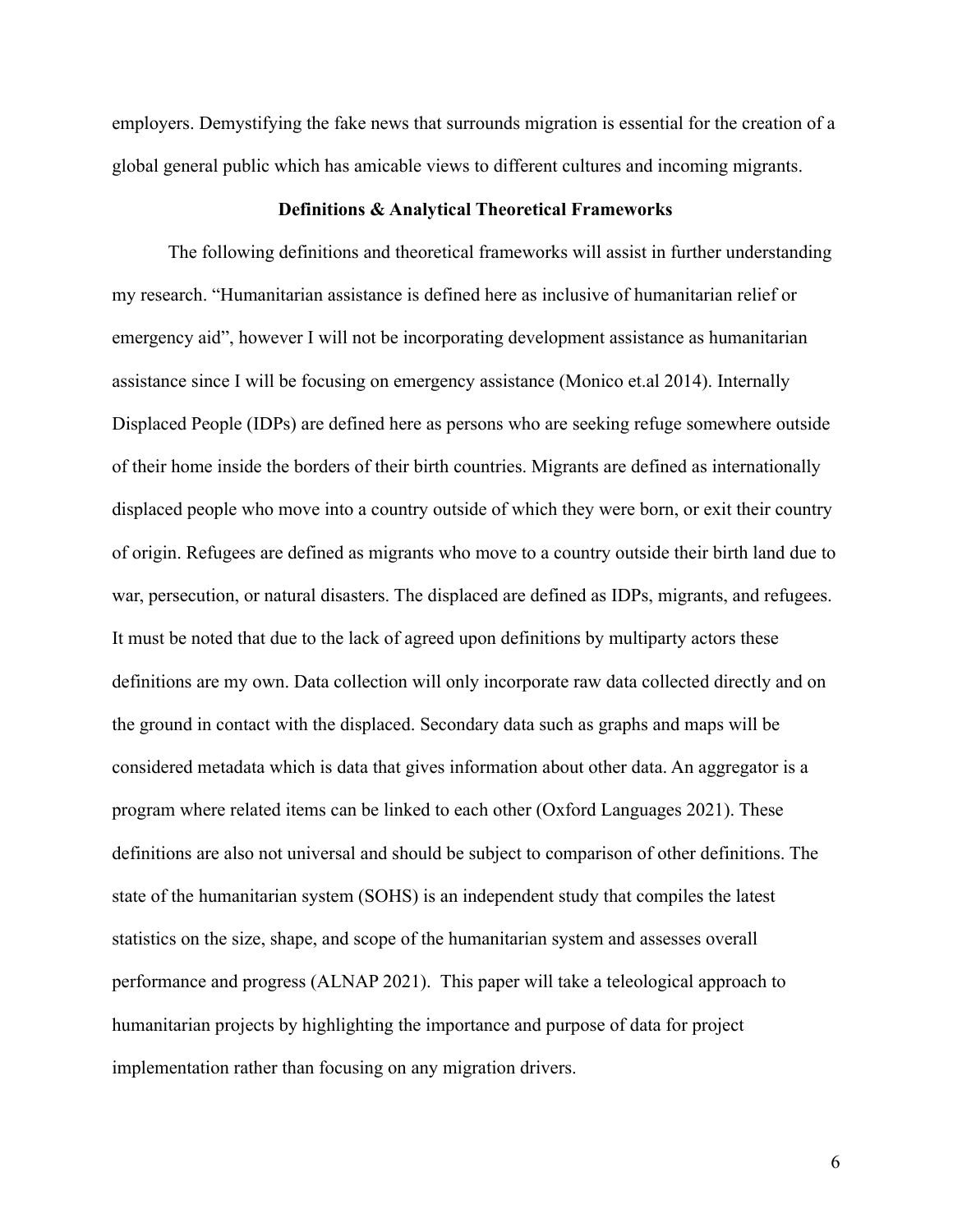#### **The Beginnings of Humanitarian Assistance & the Rise of Digital Data Collection**

International organizations based in Geneva, Switzerland export a lot of humanitarian assistance, perhaps because of the field formally originating in the country in the late 19th century. Before the 1990s the Geneva Conventions were created in the aftermath of World War II, the Treaty of Versailles introduced a system of international aid, and proper conduct during war was outlined by the Greeks and Romans, and by Chinese General Sun Tzu in *The Art of War* (Rysaback-Smith 2015). Humanitarian assistance grew into a collective societal understanding that people needed guidelines and formal methods of helping each other under various circumstances. This enlightened understanding would never have been reached without the experiences of the creators of international humanitarian organizations. Former SIT student and employee for the International Committee of the Red Cross (ICRC) Elizabeth Rushing explained how international humanitarian law (IHL) originated in 1859 with Swiss businessman Henry Dunant who saw the chaos and blood of the aftermath from the Battle of Solferino (Rushing 2021). Dunant introduced the idea of "Voluntary Relief Societies" which inspired the NGOs which we know today, he asks "in an age when we hear so much of progress and civilization, is it not a matter of urgency, since unhappily we cannot always avoid wars, to press forward in human and truly civilized spirit the attempt to prevent, or at least to alleviate, the horrors of war" (Dunant 1862). The current neoliberal era creates massive gaps between the rich and the poor, which exacerbates migration on a global scale, therefore it is the collective responsibility of countries in the Global North and South to meet basic human needs of all members in society regardless of citizenship status.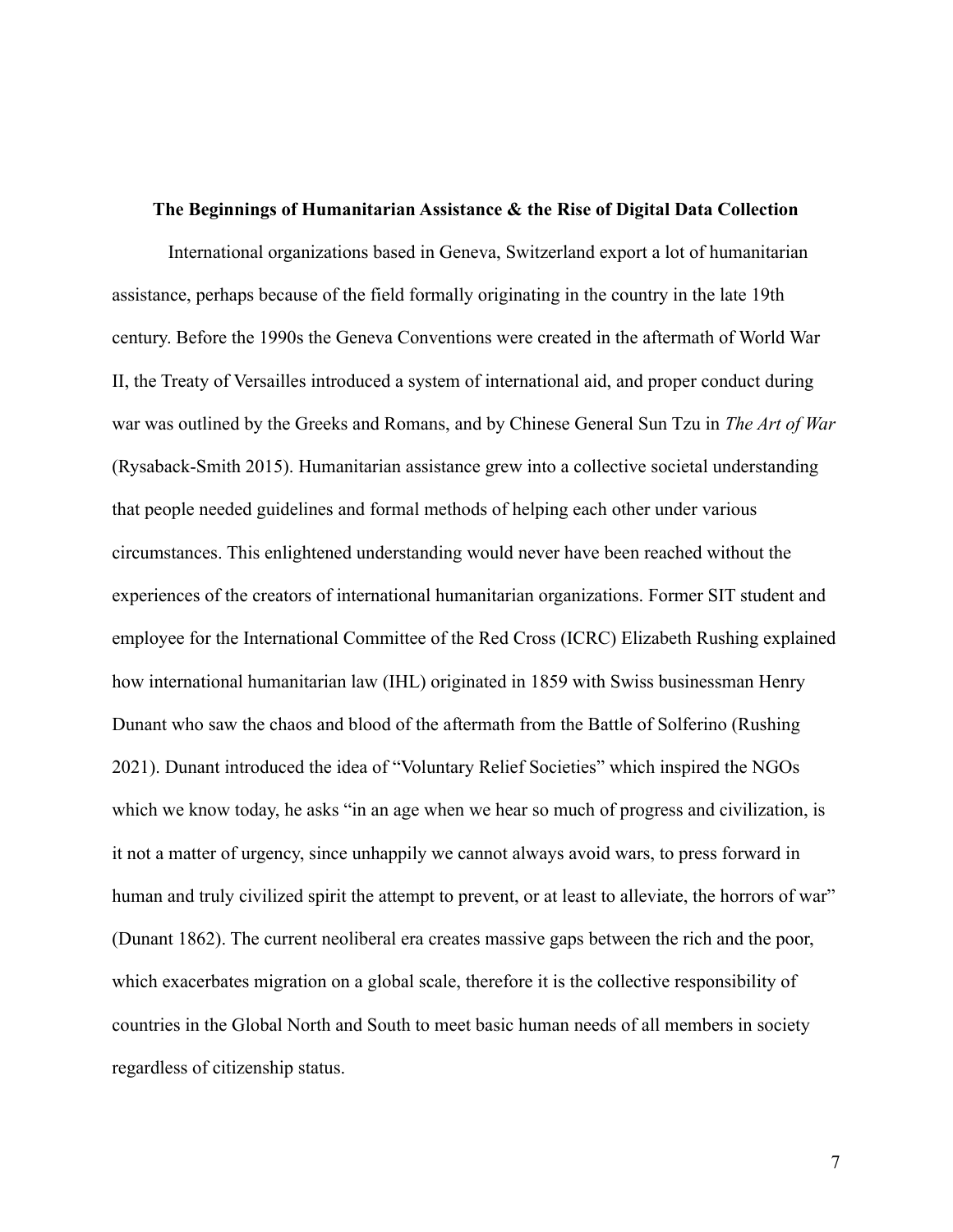Due to the current technological era, data collection is also gathered through satellite data, telecommunications services, and artificial intelligence (AI). The digitalization of data is used alongside more traditional data collection methods such as on the ground surveys, administered registry sources, and interview questionnaires (HDMP 2021). This digitalization of data collection complements the traditional data collection methods in order to create better preparedness and ways of measuring the uncertainties of migration.

The digitalization of data collection became especially important during the COVID-19 pandemic since new data could not be collected on the ground through traditional methods. One of the panelists at the HDMP Conference, Marzia Rango spoke of a new report called the "Sentiment towards migration after COVID-19" which used Twitter data to measure xenophobic sentiments before and after the pandemic (HDMP 2021). Measures like these were important in continuing to understand migration factors during the COVID-19 lockdowns. Even if they were not conducted to enact programs they help analysts and policy makers to get a clear view of the discrimantion migrant communities deal with, which may affect future context.

#### **The Advantages & Importance of Data Collection**

Data is necessary in order to fill in the gaps in understanding that are related to migration and displacement. Technology has granted the humanitarian sector great advantages for effective and timely data collection that can be adequately analyzed for policy making and program response. Codes and algorithms will never replace traditional collection methods by humanitarians but "algorithmic humanitarianism" can be beneficial when it works alongside traditional methods, since this tool avoids the "trap of data for data's sake, by making use of digital technologies in a sounder way to reflect our core human values (Meneghetti 2018). Data helps in understanding the needs of the displaced, but it should be collected systematically and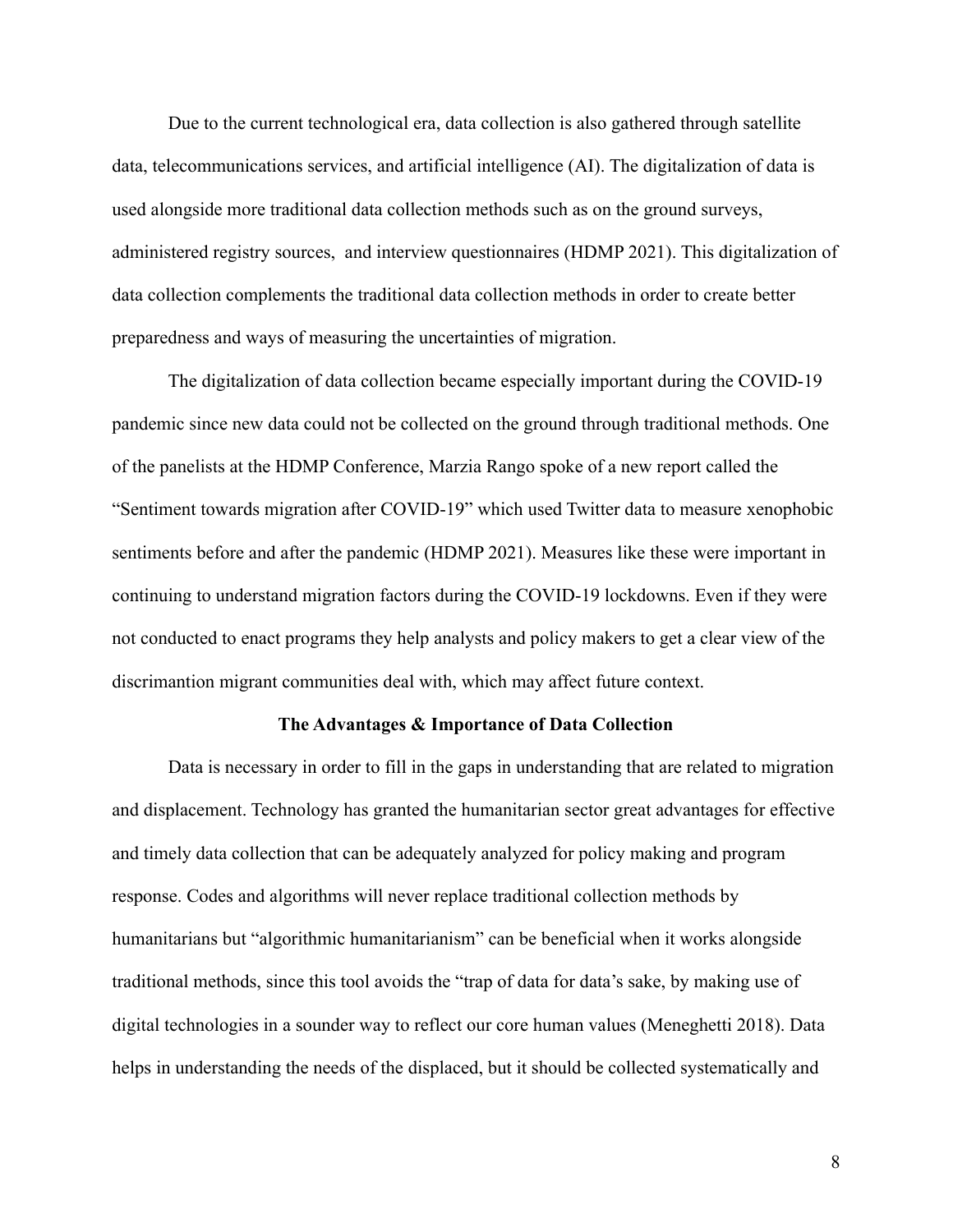methodologically in order to make a positive impact on the communities. Without much needed data it would be impossible to implement the humanitarian programs.

Data collection is important because it is needed to provide necessary projects and financial proposals from humanitarian organizations. Two-thirds of humanitarian funding goes through UN agencies, and the whole sector received 12 times the amount of financial funds than it did 20 years ago (Alexander & Parker 2020). This means that data collection must be done in a systematic and organized manner so the information created can be reliable, and accessible by participants and those creating and funding the programs. The growth of funding means there are more people being helped and being employed in the humanitarian sector increasing its importance since more lives are involved in what could sometimes be risky operations. "Furthermore, millions of refugees and IDPs will be unable to return home for months or even years. Without investing in better data, we cannot move decisively from short-term responses to humanitarian emergencies to longer-term development support for displaced people and their hosts alike" (World Economic Forum 2020). Emergencies have become more normal in our world but development projects are needed to better the lives of people in the long run since emergency assistance does not usually involve long-term measures but rather immediate help. However, since development plans tend to be longer, there is a larger financial burden, and risk for those actors funding development projects.

Even though there are always risks in the humanitarian field, some of the benefits of today's data collection within the sector are its gearing towards problem-solving values and quick action. This is possible due to data driven decision making (DDDM) and a shift in the population of the humanitarian workforce. DDDM has certain benefits: (1) more confident decisions; (2) becoming more proactive; and (3) realizing cost savings (Stobierski 2019). DDDM benefits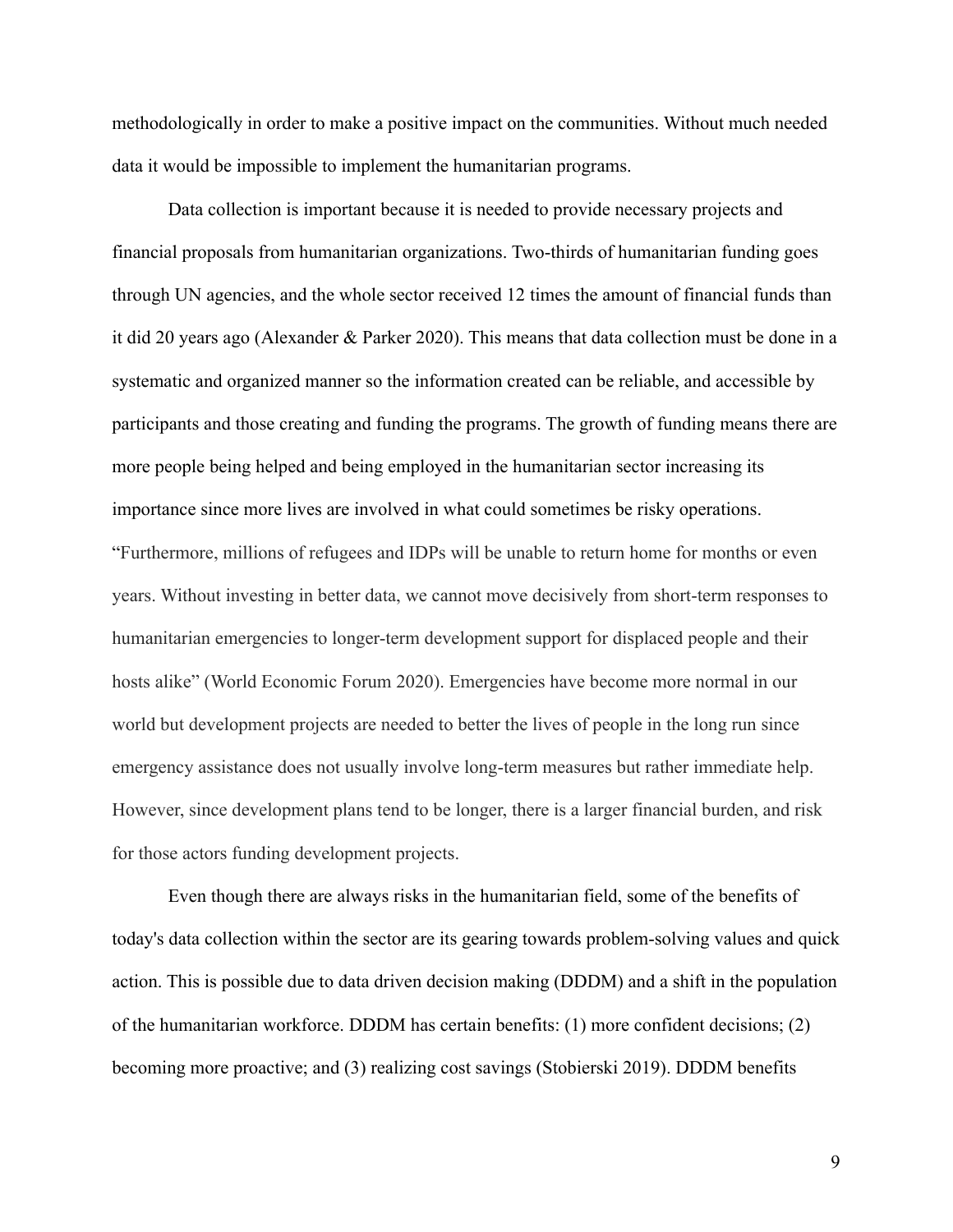increase the reliability of information. In order to bridge knowledge gaps, and to change the organizational culture by bringing attention to hierarchical gaps perpetuated by traditional power dynamics, interpreter colleagues must work with data science counterparts (Alexander & Parker 2020). These collaborations increase the amount of individuals who will have access to displacement data.

### **Access to Reliable Displacement Data**

More workers in the humanitarian field means more people have access to information on vulnerable populations and are prone to risks. "International humanitarian response to crises employs 210,000 people and accounts for nearly \$15 billion in spending globally each year" (Walker et al. 2010). The creation of reliable data is essential for project implementation and closing the feedback loop. With more workers a chain of command is needed for quality assurance. At the IDMC statistics for certain disasters need to be given twice a year, and once all the information is compiled the top 50 major crises' that occurred that semester are shuffled among experts, meanwhile another colleague examines how the analysis was conducted, and finally if everything has been done well the project coordinators sign off on it (Ponserre, personal communication, 2021). This type of random peer-review system is extremely beneficial to ensuring quality information is being produced. JIPS promotes ethical data standards which means they are responsible for feeding back to the community the data on what is going on so they can participate in formulating solutions (anonymous, personal communication, 2021). This brings the assistance closer to becoming sustainable.

The reliability of information can be affected by the uncertain, and sometimes unsafe situations that humanitarian workers put themselves in to deploy assistance and collect information. The humanitarian sector is a risky sector "2019 saw a record high for aid worker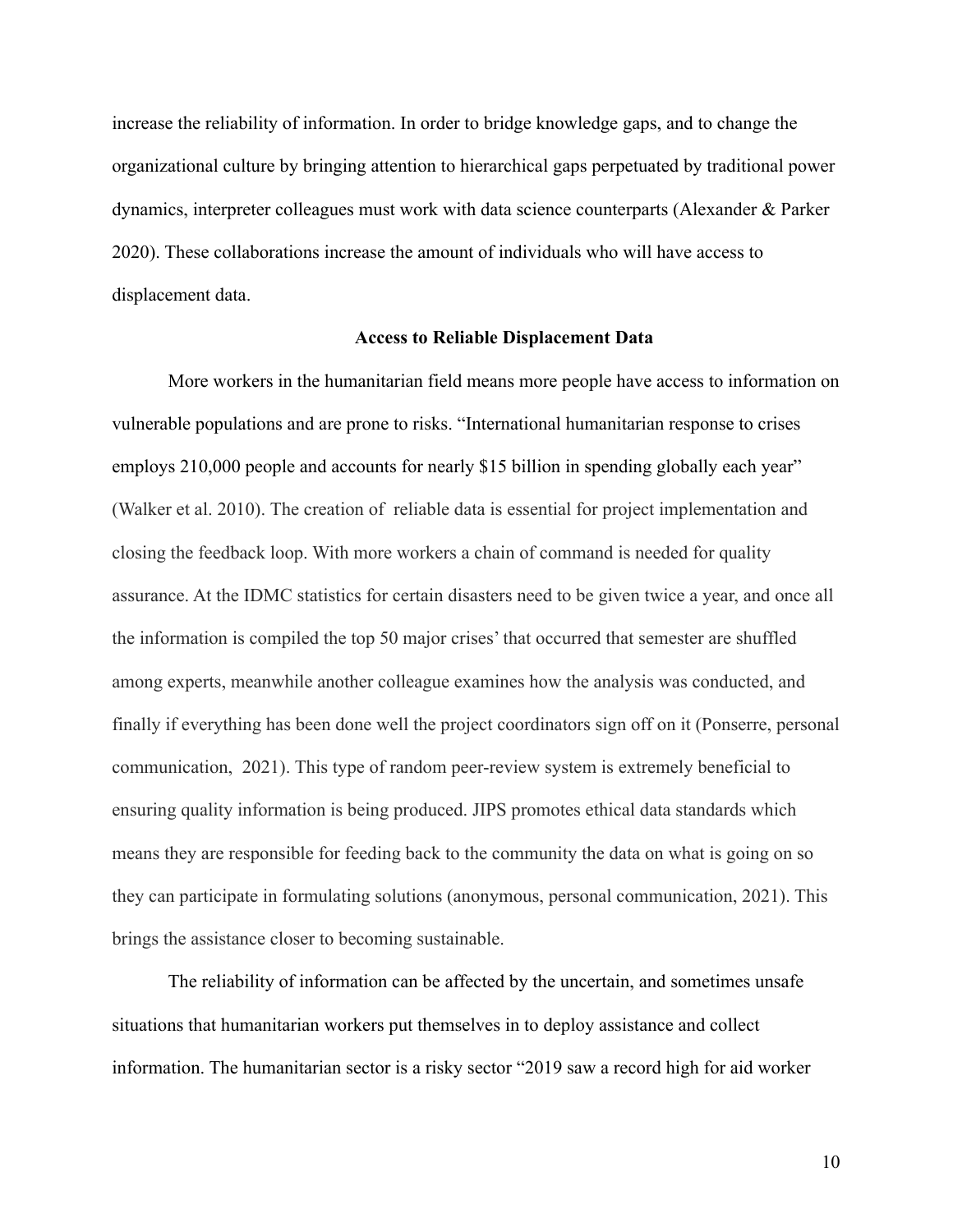casualties, particularly health personnel who accounted for 42% of all aid worker fatalities in 2019" (Alexander & Parker 2020). It must be noted that a risky sector can lead to certain biases especially since high stress situations are more easily prone to mistakes than lower-risk ones. This makes the protection of aid workers and vulnerable populations essential to having more trustworthy data.

Access to data will play an important part in breaking up negative migration stereotypes in the future. However, full access to information on vulnerable populations should not be granted to everyone since the interests behind acquisition of data may not always be amicable to participants on which the data is being collected. Data protection must go hand in hand with accessibility so that there are no ethical issues when dealing with sensitive information. At JIPS most information on sex, age, and disabilities (SAAD) is kept anonymous to protect participants and because household data is usually easier to acquire than individual data (anonymous, personal communication 2021). Data collection without protection is an ethical issue especially when dealing with vulnerable populations such as migrants.

Ensuring the quality of data is even more important than allowing certain people to access the information. Truthful information is necessary to properly deploy resources and enact projects. Reliability is achieved through triangulation (IDMC 2021). At the IDMC analysis and triangulation looks like a master file with all the facts collected attached to specific aggregators along with the analysis techniques that were used (Ponserre, personal communication 2021). Aggregators will facilitate the linking of data that is connected to create a more comprehensible analysis. At JIPS there is a data quality supervisor who reports to the Profiling Coordinator and is responsible for supervising or conducting the upload of all questionnaires administered on the mobile phones/tablets. Peer reviewing is also fundamental to ensure the quality of data and to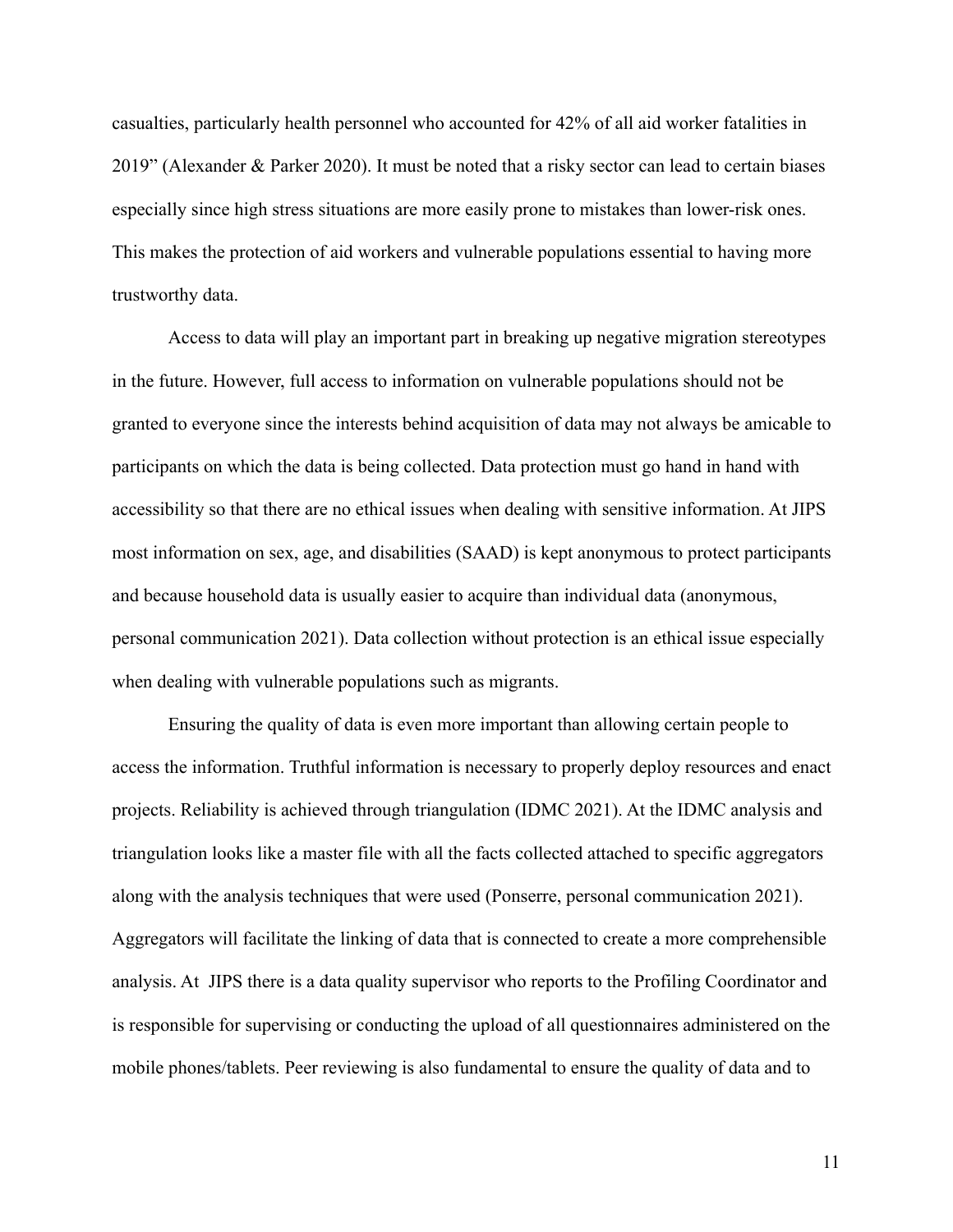present it as reliable when encountering policy makers. Different organizations have different methodologies and mandates, yet the quality of data must be sublime regardless of the methodology.

# **Organizations and Experts Specializing in Data Collection for Displaced people**

| Name of Data Collection Platform or Matrix                                                                                    | Description of type of data collected                                                                                                                                            |
|-------------------------------------------------------------------------------------------------------------------------------|----------------------------------------------------------------------------------------------------------------------------------------------------------------------------------|
| Migration Governance Indicators (MGI)                                                                                         | Qualitative data on migration governance                                                                                                                                         |
| Global Migration Analysis Centre (GMDAC)<br><b>Missing Migrants Project</b>                                                   | Migrants who have passed away or gone<br>missing on migratory routes worldwide                                                                                                   |
| Migrant Assistance Division (MPA); The<br>Counter-Trafficking Data Collaborative                                              | Victims of human trafficking, anonymizes<br>personal data                                                                                                                        |
| Department of Operations and Emergencies<br>(DOE)                                                                             | Statistical data on refugee resettlement and<br>those granted protection by the IOM                                                                                              |
| Displacement Tracking Matrix (DTM); the<br>flow monitoring system                                                             | Internal and external displacement due to<br>conflict or natural disasters, also provides<br>estimates of irregular migration flows in<br>certain locations                      |
| Assisted Voluntary return and reintegration<br>(AVRR) collected by Migrant Protection and<br><b>Assistance Division (MPA)</b> | case data on migrants in vulnerable situations<br>(unaccompanied migrant children, victims of<br>trafficking and migrants with health-related<br>needs), not publicly available. |
| Migration Environment and Climate Change<br>(MECC) on the Environmental Migration<br>Portal                                   | qualitative research and data collection on the<br>interlinkages between environmental change<br>and human mobility                                                              |
| Migration Health Division (MHD)                                                                                               | Physical and mental health of migrants, not<br>publicly available                                                                                                                |

Table 1 IOM Data collection platforms:

Source of information: IOM website

Different organizations collect data on IDPs, the ones I concentrated on are the IOM, the

IDMC, and JIPS, and OCHA since they are in charge of the financing for large amounts of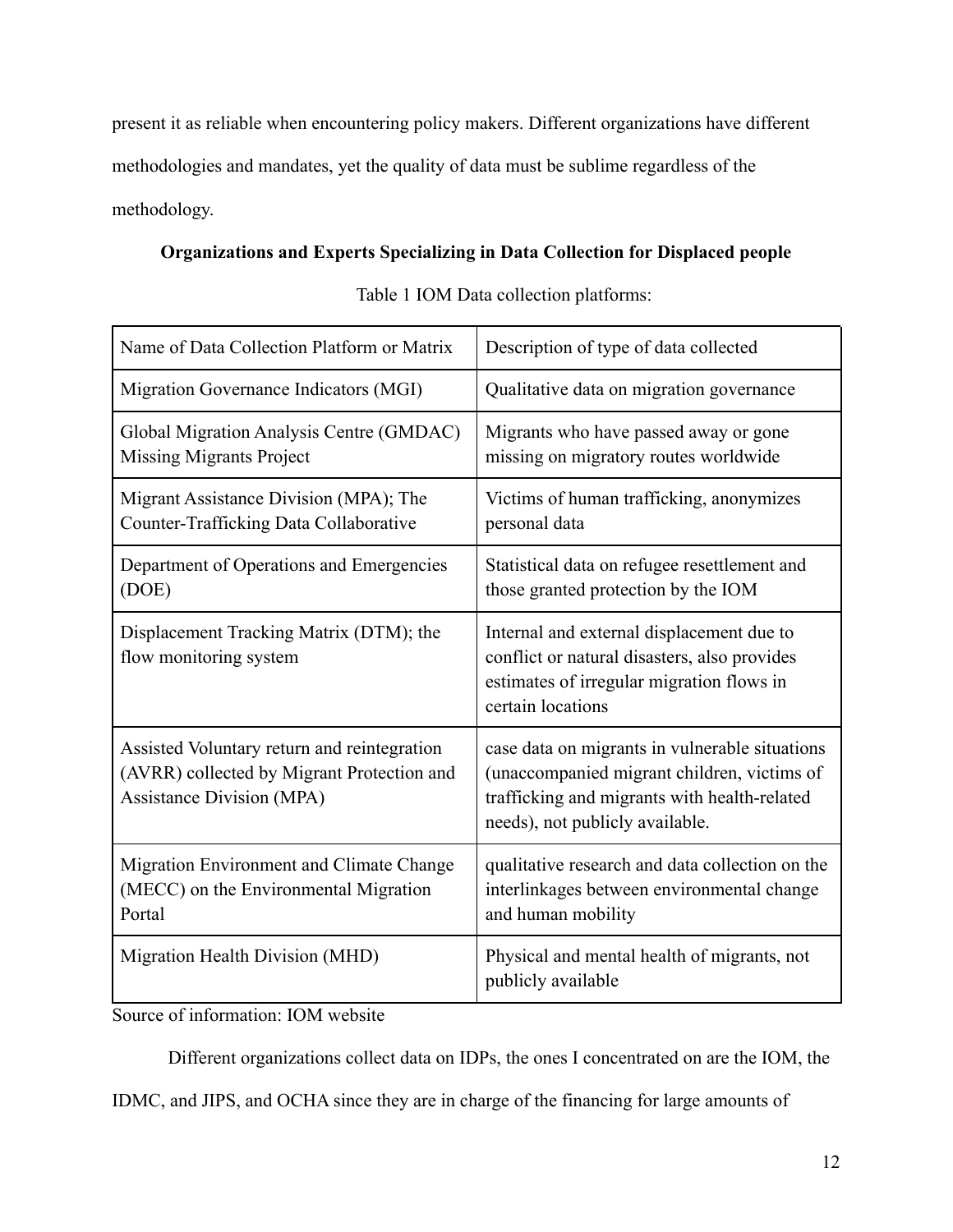humanitarian assistance. The IOM has eight data collection platforms dealing with migration, shown by Table 1. Since the IOM has so many platforms and matrixes for various purposes that deal with migration, I focused on the Digital Tracking Matrix (DTM) and was able to interview an employee there. DTM was set up in Iraq in 2004 as part of an emergency response tied with management structures and humanitarian bodies responsible for overseeing all activities in camps (anonymous, personal communication 2021). JIPS was set up in 2009 as an inter-agency body to provide support to governments and humanitarian and development organizations seeking to improve locally owned information and analysis about displacement situations (JIPS 2021). Profiling is essential for strategic decision-making, securing funds and designing effective policies and programmes. The IDMC was established in 1998 by the Norwegian Refugee Council in Geneva focused on monitoring and providing reliable data and analysis on internal displacement (IDMC 2021). OCHA was created in 1991 as part of the UN Secretariat "to ensure better preparation for, as well as rapid coherent response to, natural disasters and other emergencies" (OCHA 2021). All of these organizations serve a specific humanitarian purpose and help each other through collaboration.

I interviewed a DTM coordinator who wishes to be kept anonymous therefore I will not be using their name in this study; they are a point person for academics dealing with partnerships and data. DTM is active in 86 countries and they produce a huge number of analytic outputs such as reports, research, and maps (anonymous, personal communication 2021). Even though DTM produces secondary data the matrix itself is used as a primary source of data on displacement in order to be a primary tool for displacement to program adequate responses. DTM focuses on conceptualizing internal displacement and cross border flows of displacement alongside risks and needs (DTM 2021). Looking at risks and needs alongside each other is essential to grasping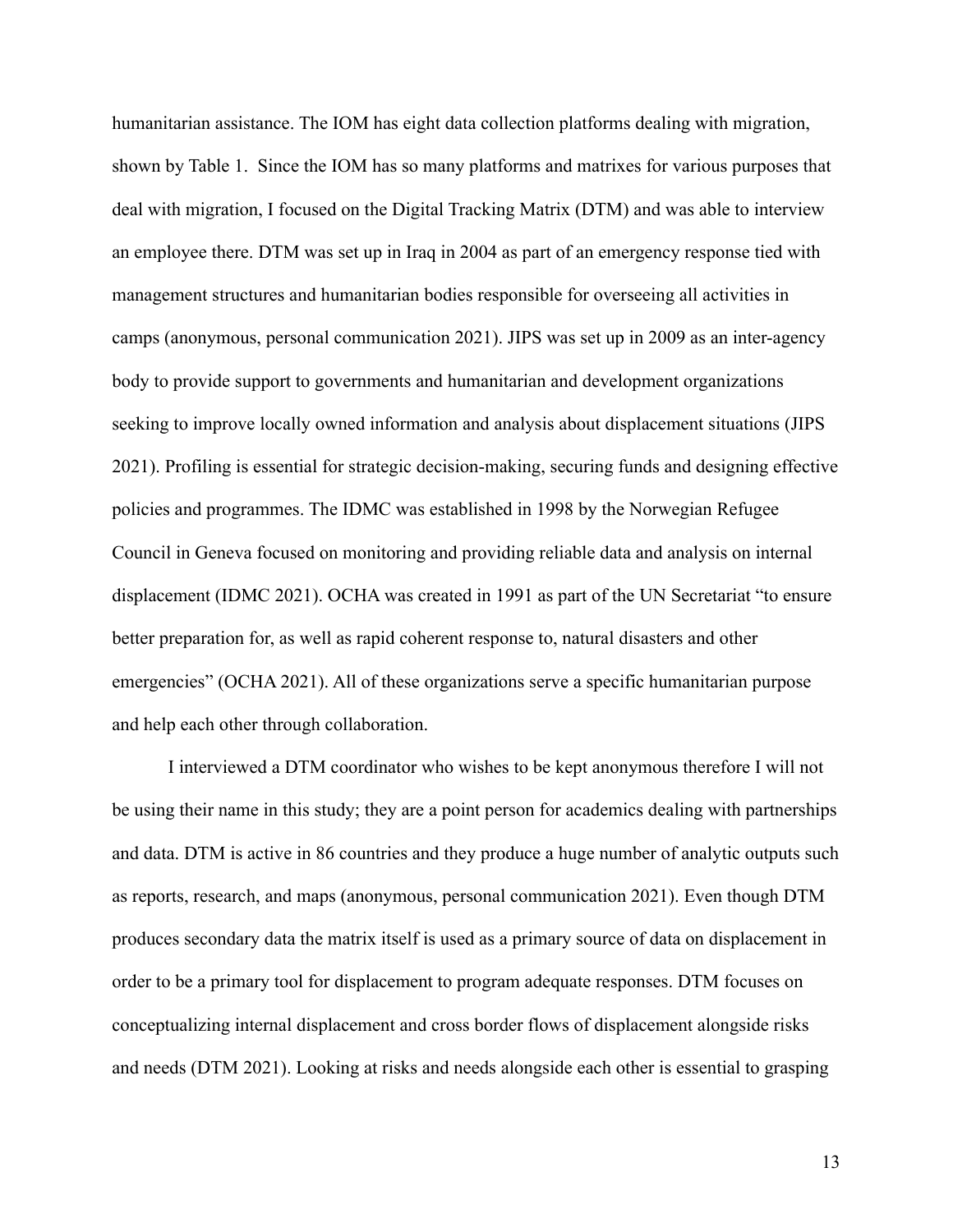the bigger picture of the humanitarian situation one is analysing or assisting. "DTM is a primary tool on displacement, used for programming responses by collecting data on IDPs or refugees from abroad, operating in complex settings and transit points, such as locations of high traffic like bus stations and border crossing points" (anonymous, personal communication 2021). However, one of the weaknesses of DTM, mentioned by HDMP Conference participant and DTM employee Eduardo, is that DTM only collects data when they need the data but since they deal with vulnerable populations on the ground they will not ask any questions that may cause harm. Other questions that arise with so much data is how to use it and create a balance between a laissez-faire system and intervention.

I had an interview with JIPS regional advisor for the America's Andres Lizcano Rodriguez. JIPs mandate is "to bring governments and international and local actors together to jointly generate and use evidence that supports displaced and host communities to reach durable solutions" (JIPS 2021). Lizcano explained to me the financialization report on the state of the humanitarian system (Lizcano 2021). I dug more into the financialization report and found that "beyond first level recipients, there is no knowledge about how humanitarian assistance reaches subsequent recipients because it is not adequately reported" (Global Humanitarian Assistance Report 2020). This lack of knowledge means that even with all the data available in our digital world we have not filtered it thoroughly enough to believe in the data's reliability.

My third interview was with Sylvain Ponserre, who is in charge of data analysis and risk management at the IDMC. He joined the team in 2017 after working in the UN for 15 years. Ponserre's work consists of helping countries to have the methodology needed to support monitoring for disasters. The IDMC calculates displacement risk through the Global Risk Model where risk equals hazard multiplied by exposure and vulnerability; they use a humane lens rather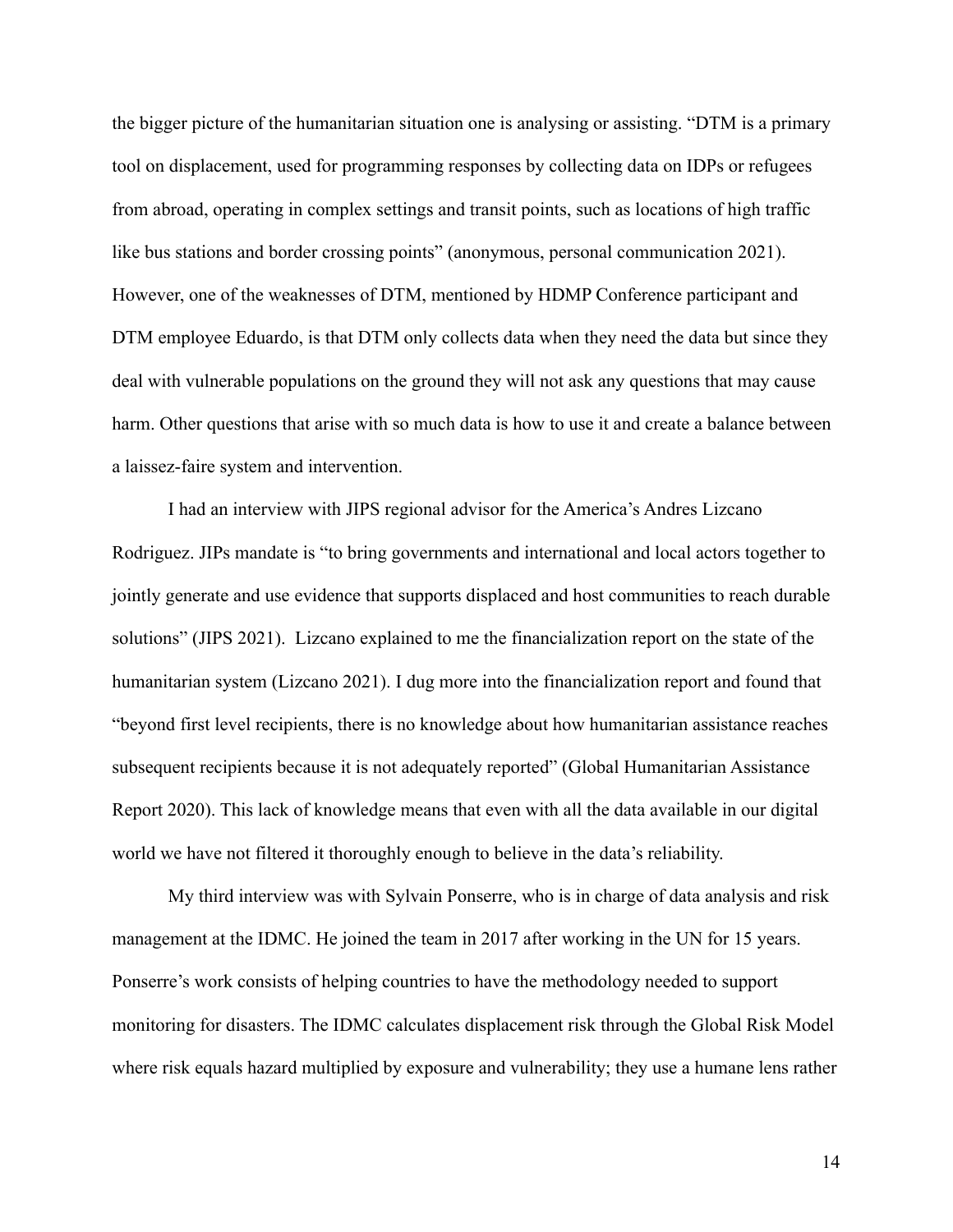than trying to put economic value to individual risk (Ponserre, personal communication 2021). The IDMC produces metadata which is explained to decision makers in timely manners so DDDM can occur allowing for projects to be implemented. There is no threshold for monitoring, since the IDMC focuses on monitoring anyone displaced regardless of being one individual or a family unit. All of these organizations do essential work which differs in its nature.

# **Differences in Data Collection and Project Implementation by Organization**

Humanitarian organizations vary in tools and methodologies incorporated for the collection of information and implementing evidence into assistance projects. Organizations build on each other, for example DTM is used by the IDMC even if it is a tool of the IOM. The IDMC is not a primary data collector; they do not have any staff on the ground, they have surveys to get qualitative info but they mainly rely on IOM, OCHA, and the government systems which collect data (Ponserre, personal communication 2021). Each organization plays an essential role in bringing together project implementation which could not be done without collaboration.

Table 2: Tools used by NGOs for Data Collection.

| NGO         | Tools used (not all are listed only the ones analyzed in this study)                     |
|-------------|------------------------------------------------------------------------------------------|
| <b>IOM</b>  | DTM, HXL                                                                                 |
| <b>IDMC</b> | IDETECT, aggregated social media data, the Global Risk Model, HXL                        |
| <b>JIPS</b> | JET, PIM, Secondary Data Review Matrix, Operational Plan on Data Collection              |
| <b>OCHA</b> | FTS, IATI, satellite imaging (UNOSAT), the Information Management Toolbox,<br><b>HXL</b> |

Source: Websites of IOM, IDMC, JIPS, and OCHA

I examined various tools used by NGOs. The tools that I examined by the IOM were

DTM which produces metadata reports through a platform for inputting raw data collected on the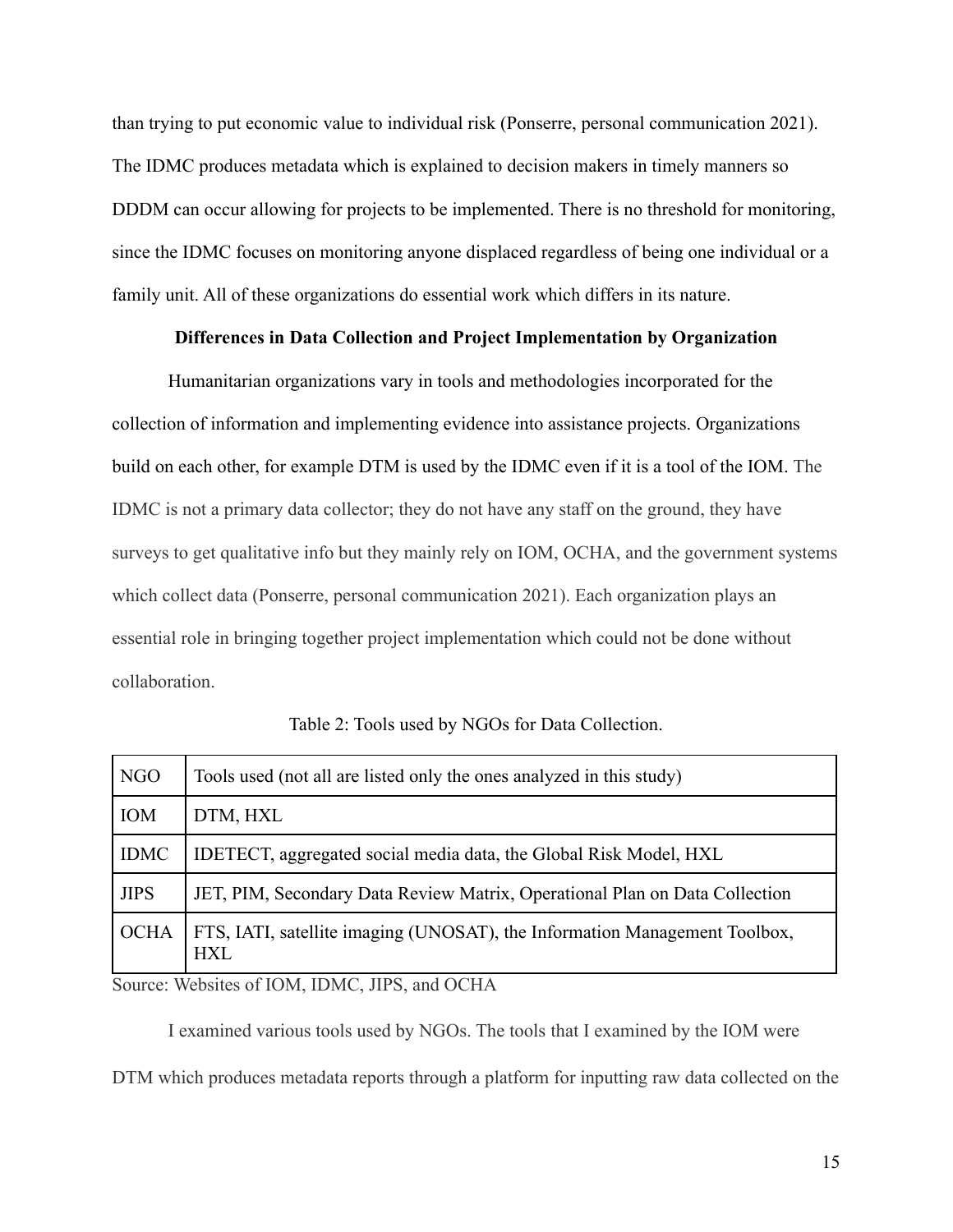ground. DTM has different reports on Mobility Tracking, Flow Monitoring, Surveys linked with migration flows/ displacement solutions/ return intentions/ community perceptions, as well as Registration and region specific data (DTM 2021). The tools that I examined for JIPs were the JIPS Essential Toolkit (JET), Protection Information Management Matrix (PIM), Secondary Review Matrix, and the Operational Plan on Data Collection (JIPS 2021). For the IDMC I explored IDETEC (IDMC 2021). For OCHA I examined Financial Tracking Service (FTS), the International Aid Transparency Initiative (IATI), satellite imaging (UNOSAT), and the Information Management Toolbox. Table 2 shows the different tools used by these organizations, including HLX which I will delve into further in the study.

JIPS uses a variety of tools compiled in JET, PIM, the Secondary Review Matrix and the Operational Plan on Data Collection. JET has different tools which help with: initiating and profiling, establishing the collaborative process, designing the methodology, implementing data collection, processing and analyzing the data, and validating, reporting and disseminating (JET 2021). Designing the methodology and process of the data collection is of utmost importance because it will reflect all of the initiatives that must be taken in order to collect information in ethical and reliable ways which are organized in a manner which facilitates inter-agency dialogue and cooperation. The Protection Information Management Matrix (PIM) provides definitions to relevant methodology so information can be clearly interpreted (JIPs 2021). The Secondary Review Matrix is used "to document and keep track of all relevant data available in one place so that it can be used in the analysis phase for the profiling process (for example to contextualize or compare other findings), to highlight what already exists in the context in time to modify methodology and avoid duplication, to inform the methodology overall by making the topics and indicators included in any primary data collection more relevant for the context (JET 2021). This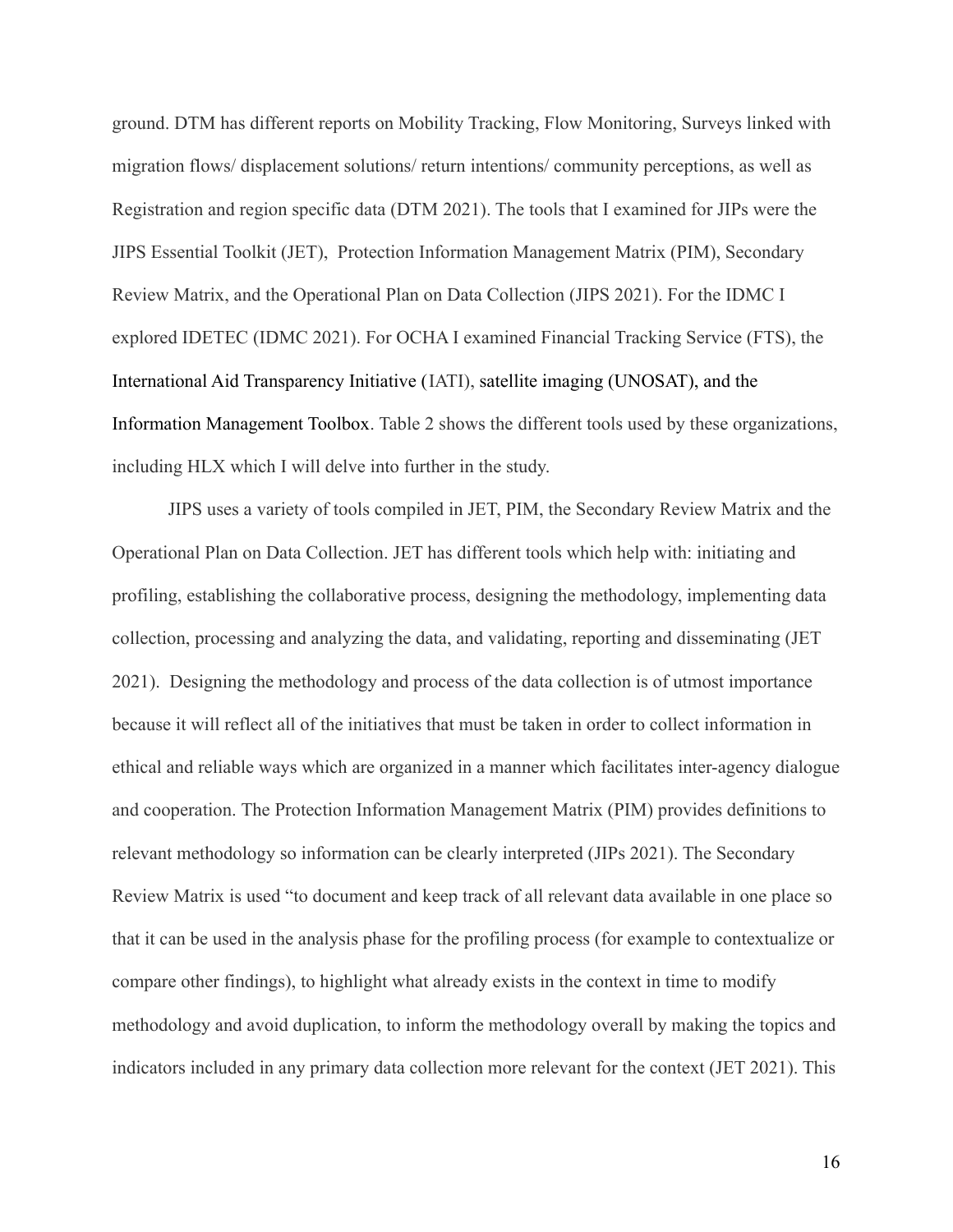Matrix builds on the primary data collected by DTM and other data collection platforms ensuring that agencies need to be able to circulate trust-worthy information amongst each other to step up whatever type of assistance will be given. Finally the Operational Plan on Data Collection explains how the data collection will happen with specific time frames, an organizational structure, roles and responsibilities for those involved in the mission, and a work plan which can later be monitored for logistics (JET 2021). The plan is split into a two-month period because data collection is rather quick without disturbances, but training for at least one week and up to three to four will produce better data (anonymous personal communication 2021). The plan is one of the most essential parts of the whole process because without a good plan there is no good outcome in this sector.

The IDMC uses The Internal Displacement Event Tagging Extraction and Clustering Tool (IDETECT) along with aggregated social media data, satellite imagery, and the Global Risk Model. IDETECT showcases how beneficial technology is to the data collecting effort. The automated program reads world news, UN and NGO reports, filtering for data on internal displacement only, and extracting key bits of information including type of displacement, cause, location, number of people, and reporting units and terms (IDMC 2021). This tool is essential in creating metadata which can be presented to decision makers so actions can be taken to assist in displacement emergencies. Since the IDMC does not have people in the field collecting raw data they rely on other tools to enact humanitarian assistance, one of these tools would be the IOM's DTM. Aggregated social media data became especially useful during the COVID-19 pandemic since it allowed for data to still be collected even during the lockdown period where data collectors could not have access to the participants on which the data would be collected. The IDMC also incorporates a Global Displacement Risk Model into their Global Internal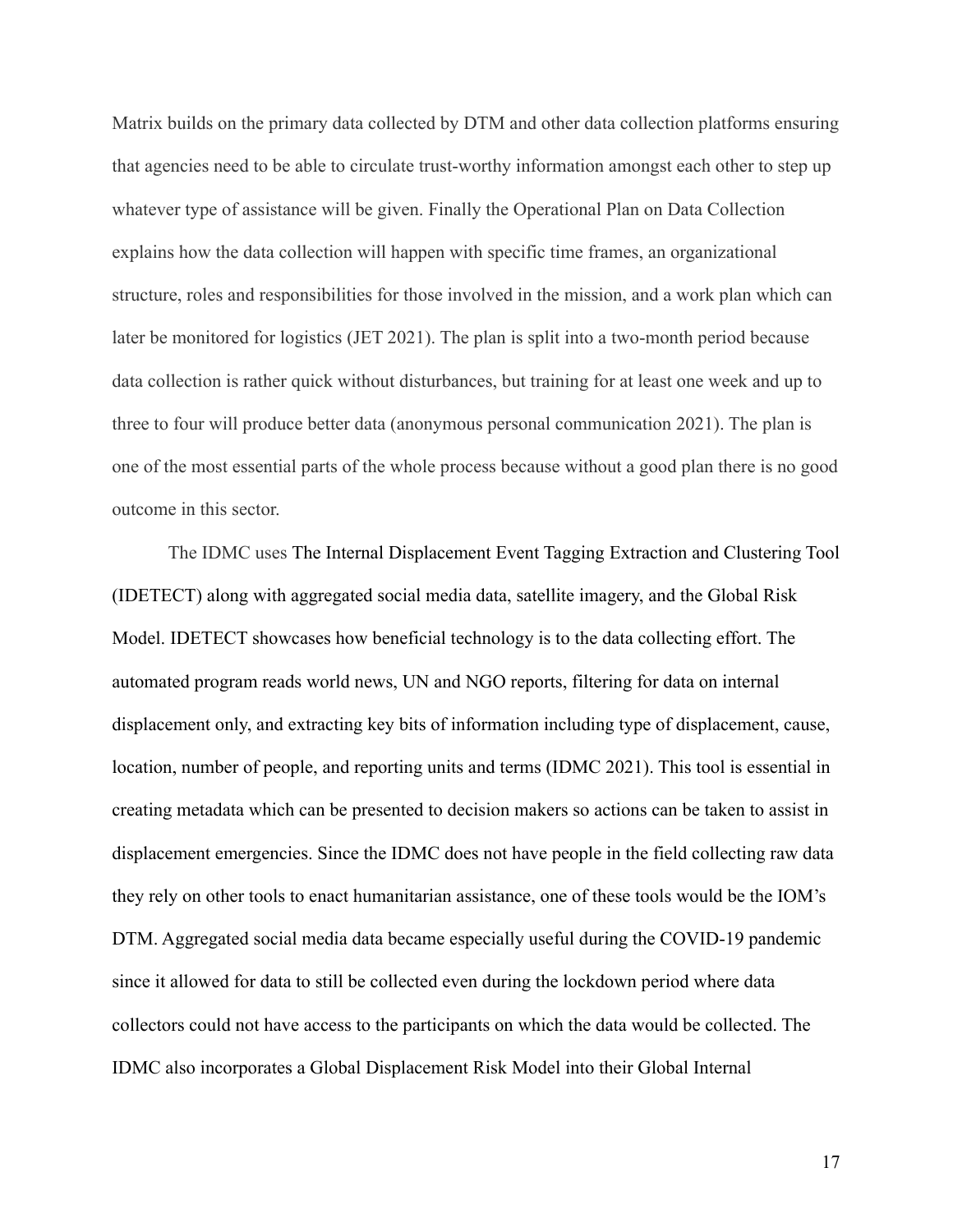Displacement Database (GIDD). The Global Displacement Risk Model "is a tool for visualizing disaster-related displacement risk metrics such as how many people are likely to be displaced per country per year or over five- or ten year periods" (IDMC 2021). Anticipating disaster is key to deploying humanitarian resources in a timely manner so DDDM can occur adequately. Calculating risk is extremely important because with so many emergencies increasing humanitarian organizations need to allocate resources effectively so those who are the most vulnerable are insured to get the assistance they need.

Even though there are some similarities, there are key methodological differences between all of these organizations. DTM only collects data that they will be able to transfer onto action since they are dealing with vulnerable populations they "do not ask a person in need questions that won't be transformed into action" (HDMP 2021). This varies from the IDMC which does not collect raw data and compiles metadata, usually for decision makers. Furthermore, the IDMC uses the likelihood of housing becoming severely damaged or destroyed as a proxy for displacement to deploy resources to people between 24 to 48 hours (Ponserre, personal communication 2021). OCHA is probably the most different from all the other organizations in the study, especially because it allocates funds for projects that are then performed by NGOs or OCHA itself.

| Section               | Information and more tools available by section                                                                                                      |
|-----------------------|------------------------------------------------------------------------------------------------------------------------------------------------------|
| <b>IM</b> Overview    | Principles of Humanitarian IM, Guidance Documents, IM Process in 6<br>steps: Plan, Collect, Process, Analyze, Communicate, and Feedback.             |
| OCHA IM unit          | Management of functions, associated processes, strategy (office<br>performance dialogues), work plan, and staffing and capacity development.         |
| Common<br>Operational | CODs are authoritative reference datasets needed to support operations and<br>decision-making for all actors in humanitarian response, there are two |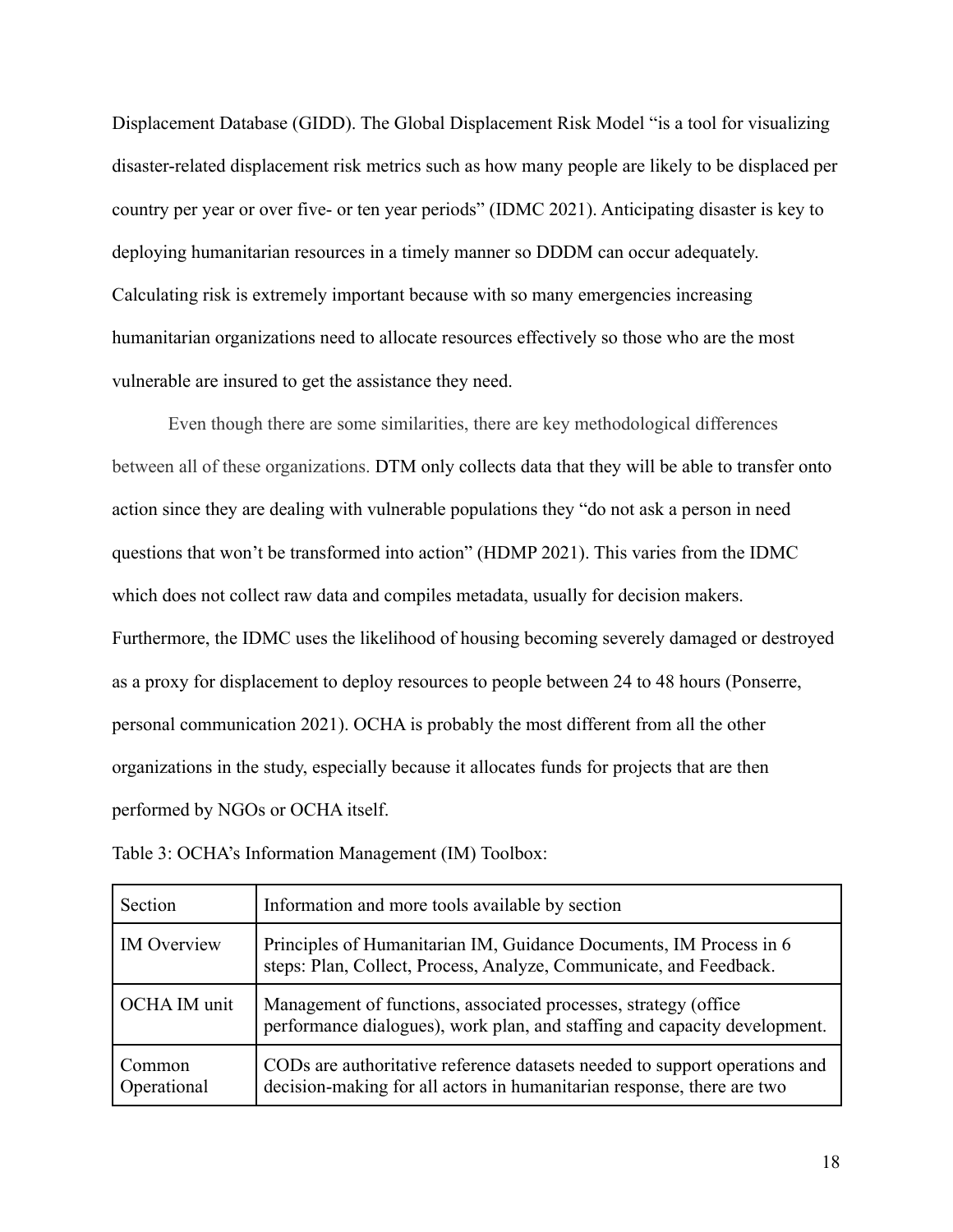| Datasets (CODs)                             | types: (1) Core CODS which are COD-AB (administrative boundaries),<br>COD-PS (population statistics), COD-HP (Humanitarian Profile); and<br>country specific codes (2) based on natural disaster CODs or Complex<br>Emergency CODs. COD governance and responsibilities such as CODs in<br>the first 48 Hours, Info management in Working Group Role, Guidance on<br>Common Operational Datasets, COD Roles and Responsibilities, COD<br>Governance Model, and the Inter-Cluster Coordination Group. P codes are<br>unique geographic identification codes, there can only be one per<br>administrative unit and the taxonomy (names and P-codes) should be<br>available as a gazetteer which is a geographic dictionary.                                                                                                                  |
|---------------------------------------------|--------------------------------------------------------------------------------------------------------------------------------------------------------------------------------------------------------------------------------------------------------------------------------------------------------------------------------------------------------------------------------------------------------------------------------------------------------------------------------------------------------------------------------------------------------------------------------------------------------------------------------------------------------------------------------------------------------------------------------------------------------------------------------------------------------------------------------------------|
| Technology:<br>Tools, Software,<br>Platform | Data Collection Tools are: GPS, KoBo Toolbox (free open-source tool for<br>mobile data collection) which guides in the designing of a form, collecting<br>the data, and analysing it by exporting the data to Data Analyser or Excel.<br>Data Processing is done through Excel where Power Query can be used to<br>connect data across a wide variety of sources, and this is all done through<br>HXL. Mapping resources are: Humanitarian OpenStreetMap, the Crisis<br>Mappers Network, with ArcGIS map templates, Data Driven Pages<br>template, Quantum Geographic information System (QGIS), Powerpoint,<br>Satellite Imagery, and Unmanned Aerial Vehicles (UAVs). Visualization<br>resources are Adobe Creative Cloud (Illustrator, InDesign, Photoshop),<br>Business Intelligence, social media, and messaging apps amongst others. |
| <b>IM</b> Products                          | The most common products are: Coordination Products (Contact Lists,<br>Meeting Calendar, Who does What Where (3W)- Product), Humanitarian<br>Reports (Situation Reports- Sit/Rep, Humanitarian Bulletin -HB),<br>Maps/Infographics (Humanitarian Snapshot, Humanitarian Dashboard,<br>Maps, Funding Graphics), and HPC Products (Humanitarian Needs<br>Overview, Humanitarian Response Plan, and Periodic Monitoring Report).                                                                                                                                                                                                                                                                                                                                                                                                              |
| Coordination                                | OCHA's Information Management Working Group (IMWG) is the forum<br>for strategic and technical discussions and collaboration on information<br>issues related to humanitarian response and preparedness. Working groups<br>will then utilize cluster reporting cycle and information flows, coordinated<br>data scramble, humanitarian access, and cash and information management<br>alongside a Global IM functional Team (GIFT).                                                                                                                                                                                                                                                                                                                                                                                                        |
| Humanitarian<br>Programme<br>Cycle (HPC)    | Emergency Response Preparedness, Risk Analysis, INFORM Subnational<br>Risk Assessment, Assessment Design and Analysis, Prioritization Ranking,<br>Assessment Registry or Survey of Surveys, Humanitarian Needs Overview<br>(HNO), Needs Comparison Tool (NCT), Rapid Impact analysis, Severity<br>analysis, Analysis of Workflow and Spectrum in a Humanitarian Setting,<br>Strategic Planning, Humanitarian Response Plan (HRP), Indicator Registry,<br>and Resource Mobilisation. Monitoring with Gap Analysis, and Who does<br>What Where (3Ws).<br>HPC Tools are: Response Planning and Monitoring Module (RPM),                                                                                                                                                                                                                       |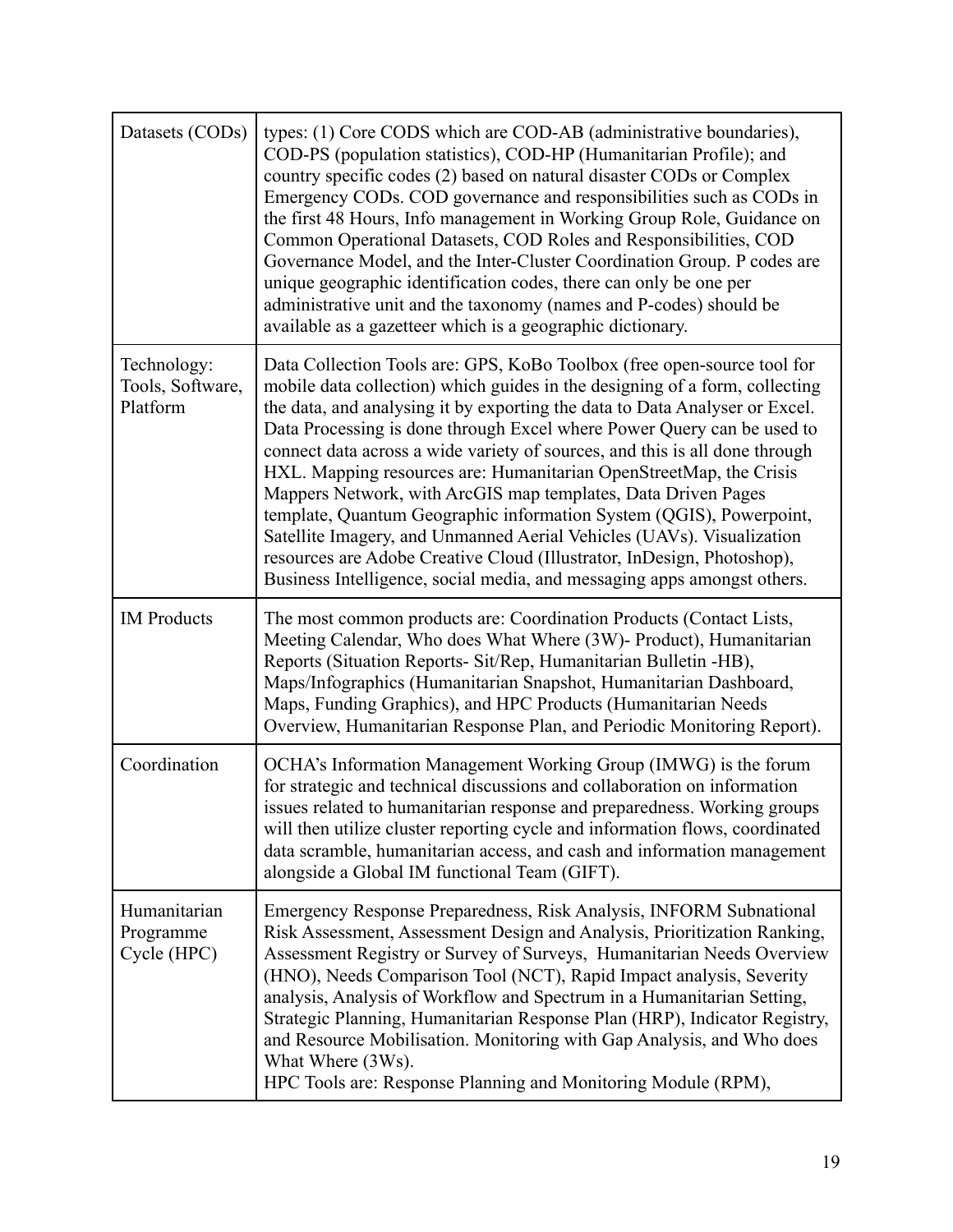|                                       | Humanitarian InSight (brings global data on needs, response and funding to<br>a single interactive viewer, HPC Projects Module, and FTS)                                                                                                                                                                                                                                                                                                                                                                                                                                                                                                                                                          |
|---------------------------------------|---------------------------------------------------------------------------------------------------------------------------------------------------------------------------------------------------------------------------------------------------------------------------------------------------------------------------------------------------------------------------------------------------------------------------------------------------------------------------------------------------------------------------------------------------------------------------------------------------------------------------------------------------------------------------------------------------|
| Types of<br>Humanitarian<br>Responses | All humanitarian responses, regardless of the specifics, should have the<br>basic IM products in place: Contact lists, meeting schedules, operational<br>information sharing platforms, Core CODs, and 3Ws. In addition IMOs<br>should be familiar with: Center for Humanitarian Data, Global Disaster<br>Alert and Coordination System (GDACS), UNOSAT, UN Seamless Product<br>Information, Data Exchange, and Repository (SPIDER), Current<br>Emergencies (emergencies which require system-wide scale up response<br>and corporate emergency response), and IASC Scale-up Responses.<br>Actors should also understand complex emergencies, natural disasters, and<br>infectious disease events |

Source of Information: OCHA's Humanitarian Atlas 2021

OCHA uses FTS, IATI, satellite imaging (UNOSAT), and the Information Management Toolbox. "Each government donor has a page on FTS, which is constructed to display funding from the donor's perspective based on: the donor's source year, rather than the year the funding is used by a recipient organization" (OCHA 2021). It is important to know where the funds are coming from in order to ensure that there is transparency in how humanitarian efforts are funded. UNOSAT provides "UN funds, programmes, and specialized agencies with satellite analysis, training and capacity development, at their request" and Member States with satellite imagery analysis over their respective territories, and provide training and capacity development in the use of geospatial information technology" (UNITAR 2021). Satellite technologies come in handy especially in disaster and conflict zones where there are no means for conducting field work. Panelists at the HDMP spoke about using satellite imagery to count the number of cars crossing a border to get an estimate of the amount of people externally displaced from a country and or region. OCHA's Information Management Toolbox is "an online space for OCHA's information Management staff to access current and curated information tools, services, and systems to support humanitarian response and preparedness coordination" (Humanitarian Atlas 2021). This Toolbox is essential for outlining the response and preparedness work in different phases of the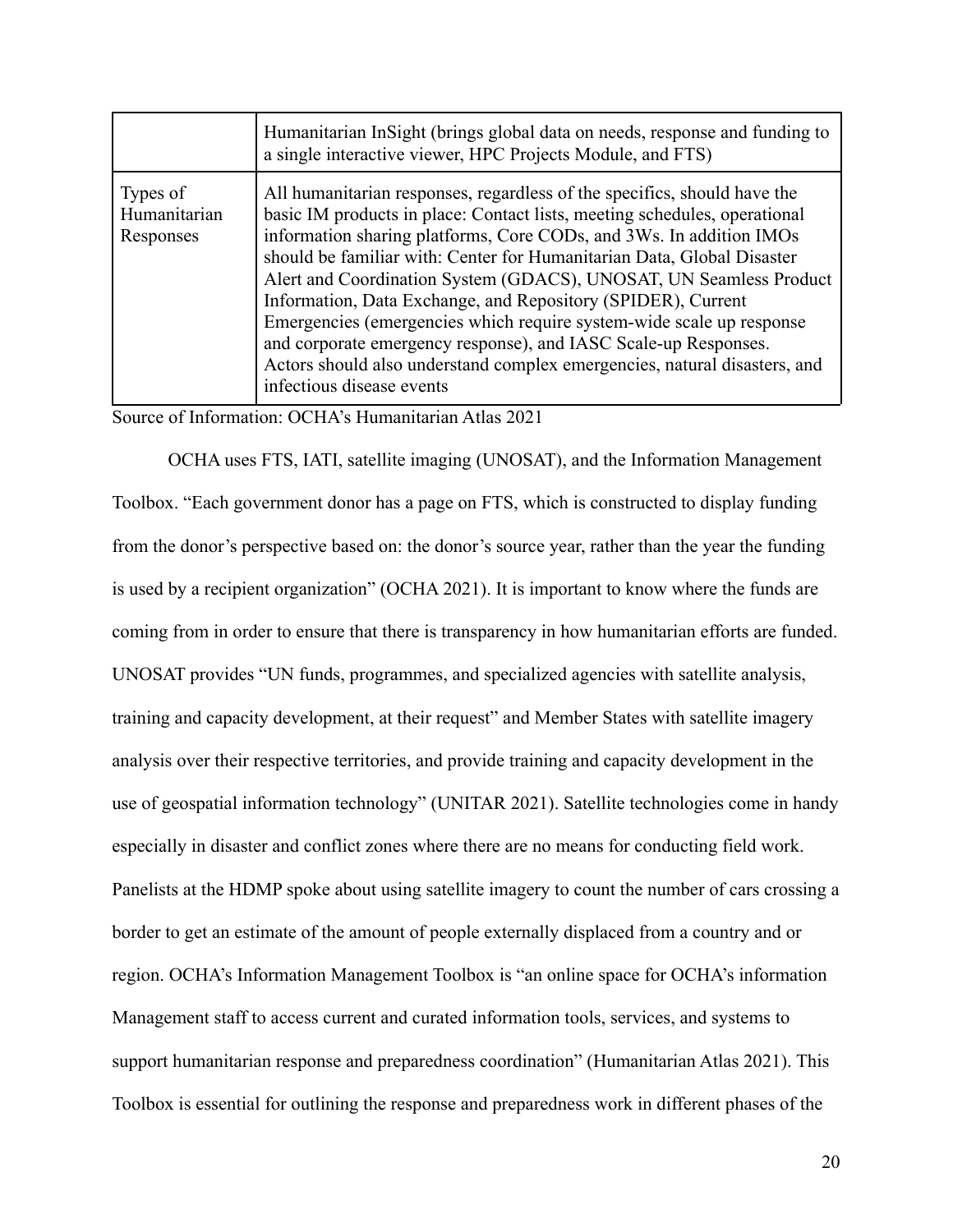project creation and implementation process. Table 3 looks at all the different features of the OCHA Information Management Tool. Place codes (P codes) are used in humanitarian preparedness and response by giving a unique ID to different places with the same name, P-code and names are used in data collection tools (ex:3W, RPM), they are used to amalgamate data from different sources, they are used as a dimension for analysis (geographic severity, priority, etc.), and they can be applied to other datasets so that their geographic location is known if it can be a spatial file (Humanitarian Atlas 2021). This hashtag coding makes part of a wider Humanitaria Language Exchange system that facilitates communication amongst humanitarian actors to facilitate the deployment of resources.

### **Similarities in Data Collection: HXL and International Data Collection Cooperation**

Similarities between organizations range from the collection of metadata to interagency cooperation and the use of HXL. Humanitarian Exchange Language(HXL) is used within the humanitarian sector to facilitate interagency communication and faster data analysis for proper deployment of resources in emergency situations. It is a great idea, but in strategy not all NGOs use it, since it requires users to jump over a certain technical threshold and within the NGOs most employees never have the need for it (anonymous, personal communication 2021). The IDMC asks colleagues from the IOM and the UNHCR to review sensitive figures before publishing them to make sure their figures are as accurate as possible (Ponserre, personal communication 2021). Peer reviewing across agencies is needed to ensure the quality of the work across the humanitarian sector, and to grasp necessary information which could benefit a different government agency or NGO. Similarly, organizations like the IDMC train government officials on how to use DTM so this methodology can be applied on their own, for their own data collection (Ponserre, personal communication 2021). Having governments trained in DTM is an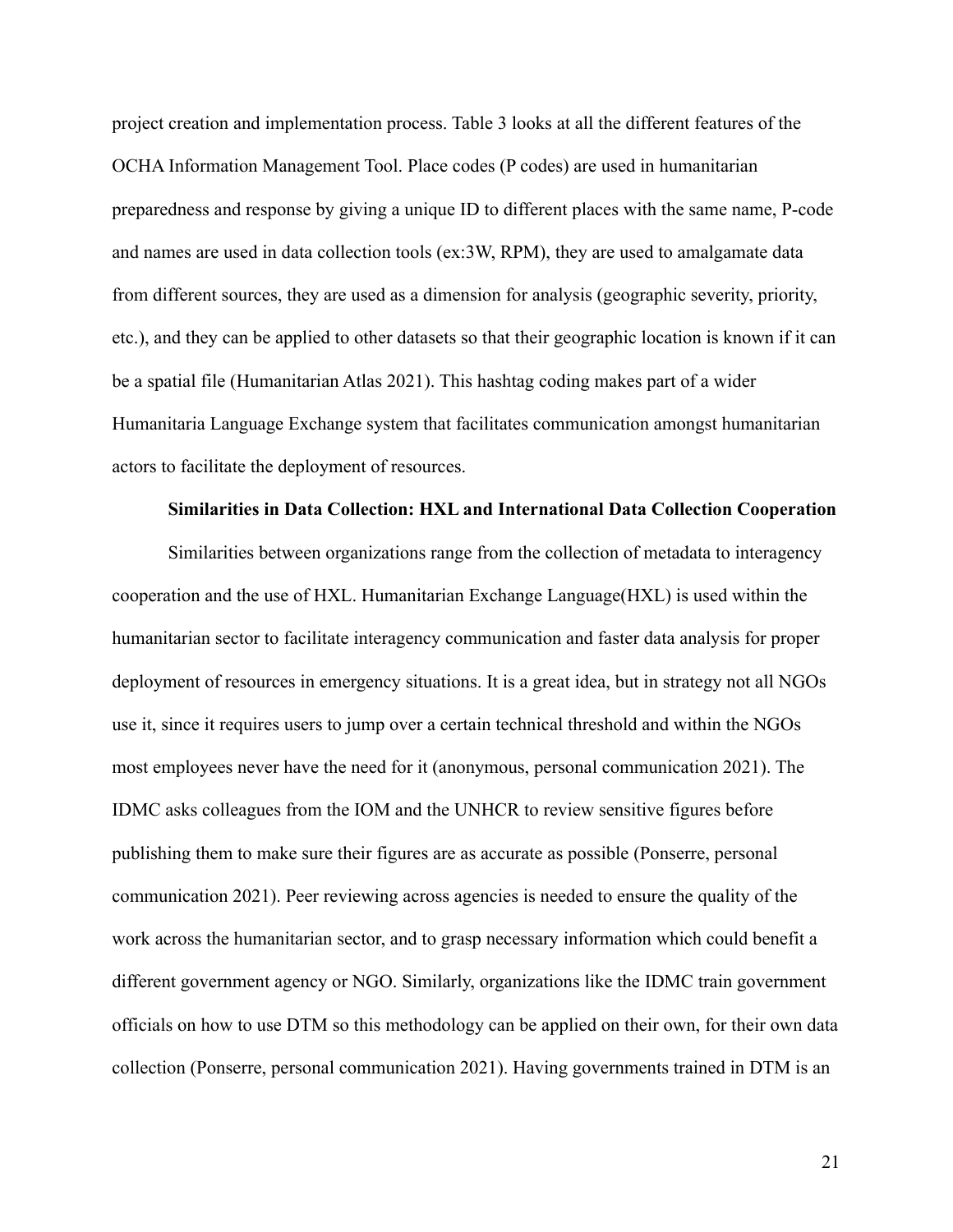advantage to staying on top of very politicized issues such as migration, and creating the appropriate ways and means for policy change that can benefit the displaced.

Interagency cooperation is sometimes facilitated by a global NGO network for principled and effective humanitarian action (ICVA), which serves to bridge the gap between humanitarian actors (ICVA 2021). Lead ICVA members on IDPs, the Norwegian Refugee Council, and UN agencies participate in the Senior Network on Internal Displacement, which helps with networking and collaboration within the humanitarian sector (ICVA 2021). Establishing dialogue between NGOs and humanitarian actors is extremely important so the quality of work, and clarity on fundamental differences in how the UN and NGOs view priorities can be reached. A good way to establish dialogue is by having an operational language like HLX taught by training.

HLX allows for faster and more effective interagency cooperation through the use of hashtags as markers within data collection sets that can be used by NGOs. HLX started in 2013 by OCHA and other partner organizations including the IOM and UNHCR with "aims to improve coordination across agencies responding in humanitarian crises, through a more efficient and effective system of collecting and sharing data" (Warner & Obrecht 2016). HLX started with the idea of linked open data where computers interpret hyperlinked data, but there were issues with implementing this process, therefore hashtags were created. HXL distinguishes individuals from households by adding "hh" to the existing hashtag, and Humanitarian Data Exchange (HDX) facilitates the sharing of data collected by NGOs through HXL and IATI (HXL 2021). This measure will professionalize the humanitarian sector since it is not fully standardized like the medical sector. HDX tools include Quick Charts, HXL Tag Assist, and Data Checks (humdata 2021). Another tool is how IATA aids OCHA in publishing humanitarian funding data which is supported by the Grand Bargain amongst donors and aid agencies.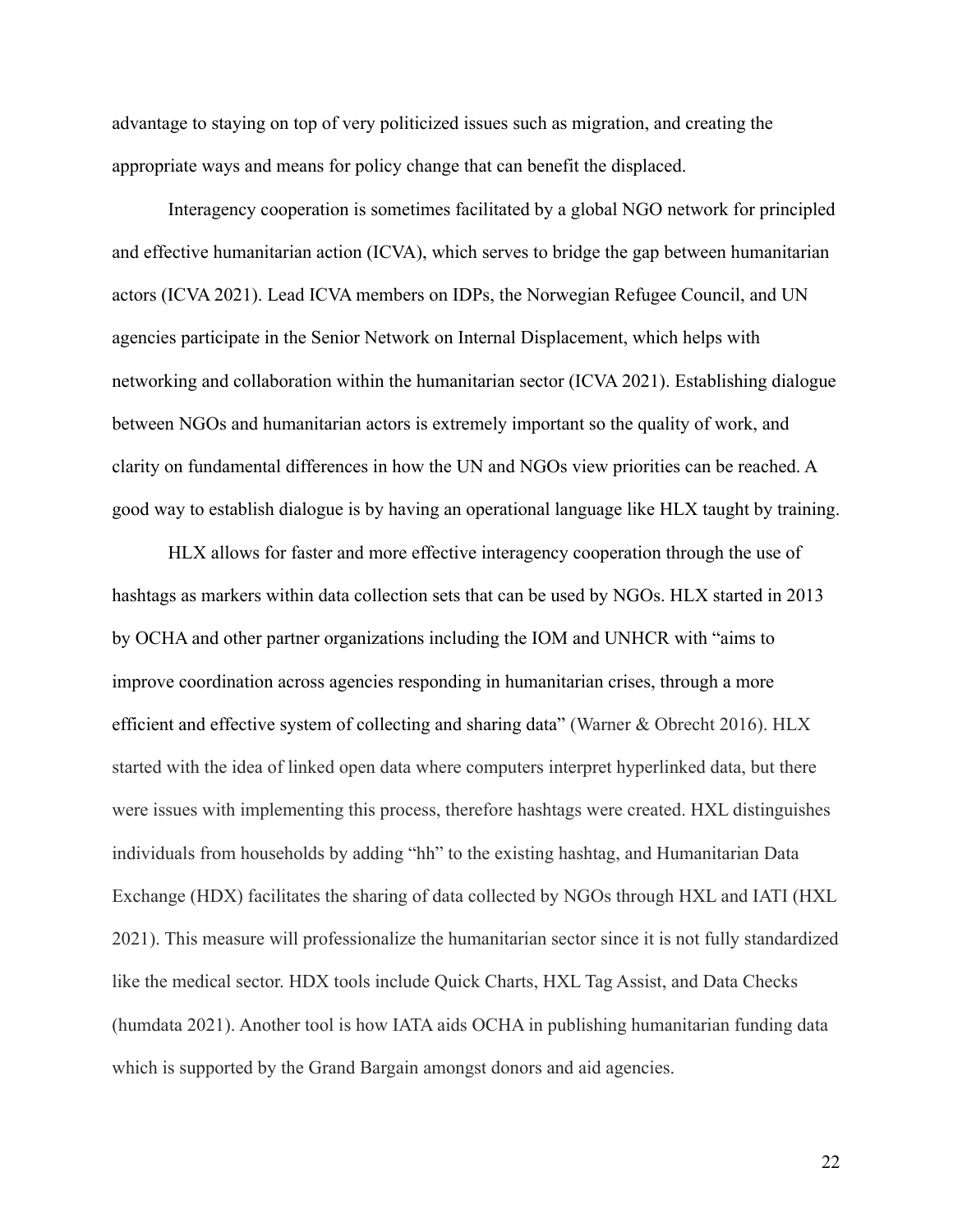# **The Grand Bargain**

The Grand Bargain allows for donors and humanitarian organizations to improve the efficiency and effectiveness of the humanitarian sector. The "Grand Bargain 2.0'' reframes the overall objective to achieving "Better humanitarian outcomes for affected populations through enhanced efficiency, effectiveness, and greater accountability, in the spirit of Quid pro Quo as relevant to all" (IASC 2021). Having a quid pro quo mentality incentivizes donors to provide the necessary funds. "Self appointed "champions" would take up specific actions from the Grand Bargain 2.0 framework and proactively and independently recruit other key stakeholders to work together in closed format" to allow for discussions which would "then be presented for further debate or adoption with the other Signatories" (IASC 2021). This system of directly reaching out to stakeholders allows for the creation of connections where participants are allowed to express their needs and concerns, consequently increasing the likelihood of success through clear communication. The pillars of the grand bargain are: (1) Flexibility, predictability, transparency, and tracking; (2) Equitable principled partnerships; (3) Accountability and inclusion; (4) Prioritisation and coordination (IASC 2021). These pillars showcase the necessity of having values especially when dealing with money for a cause since many rich actors do not always acquire their funds in ethical ways. Delineating the relationship between stakeholders and those humanitarian workers putting the projects of assistance together is essential for transparency and accountability.

Table 4: The 9 thematic work streams of the Grand Bargain

9 thematic work streams of the Grand Bargain

1.Greater Transparency

2. More support and funding tools to local and national responders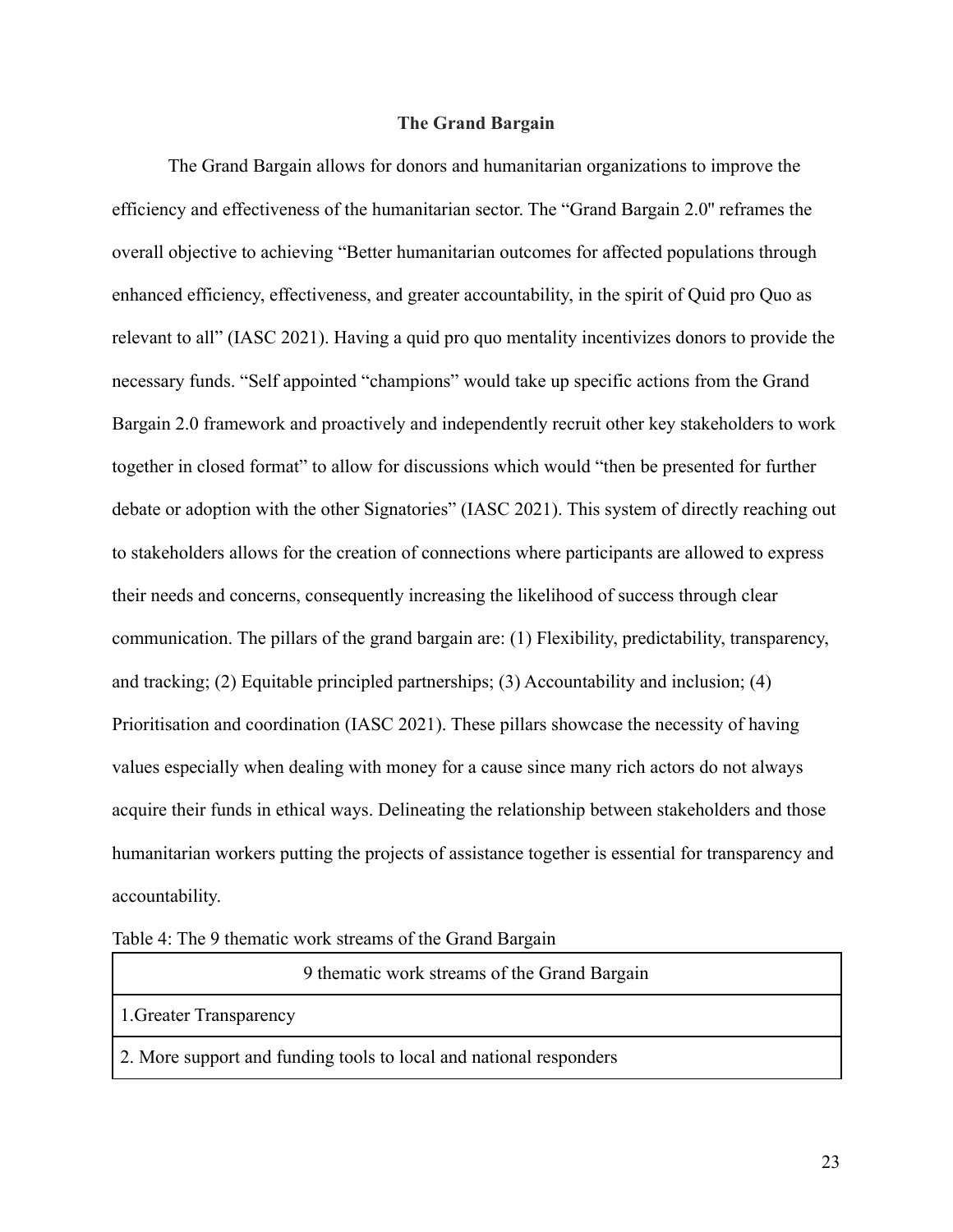3. Increase the use and coordination of cash-based programming

4. Reduce Duplication and Management costs with periodic functional reviews

5. Improve Joint and Impartial Needs Assessments

6. A Participation Revolution: include people receiving aid in making the decisions which affect their lives

7.Increase collaborative humanitarian multi-year planning and funding

8. Reduce the earmarking of donor contributions

9. Harmonize and simplify reporting requirements

Source: Agenda for Humanity and 5 Core Responsibilities 24 Transformations

The Grand Bargain delineates specific ways and means for financing humanitarian projects. The Grand Bargain was first proposed by the former UN Secretary General's High-Level Panel on Humanitarian Financing in its report "Too important to Fail: addressing the humanitarian financing gap" (Agenda for Humanity 2020). Having a financing mechanism for humanitarian projects facilitates the work for those creating the projects after analysis of the evidence-turned data. The project builders can concentrate on the analysis and methodology for building a project as seen with JIPS, tools such as the Operational Plan on data collection mentioned previously. The Grand Bargain sets out 51 commitments distilled in 9 thematic work streams which are shown in Table 4. These thematic work streams delineate the most important factors that need to be considered for financing humanitarian projects. However, the Grand Bargain does not have any efforts to dismantle the negative media attention that gets politicized around displacement and migration. Even though financing the projects is the priority there should be a sub-body within the Grand Bargain which finances an effort to depoliticize migration and better its media image which is easily manipulated. This sub-body should not be a priority but it should at least exist.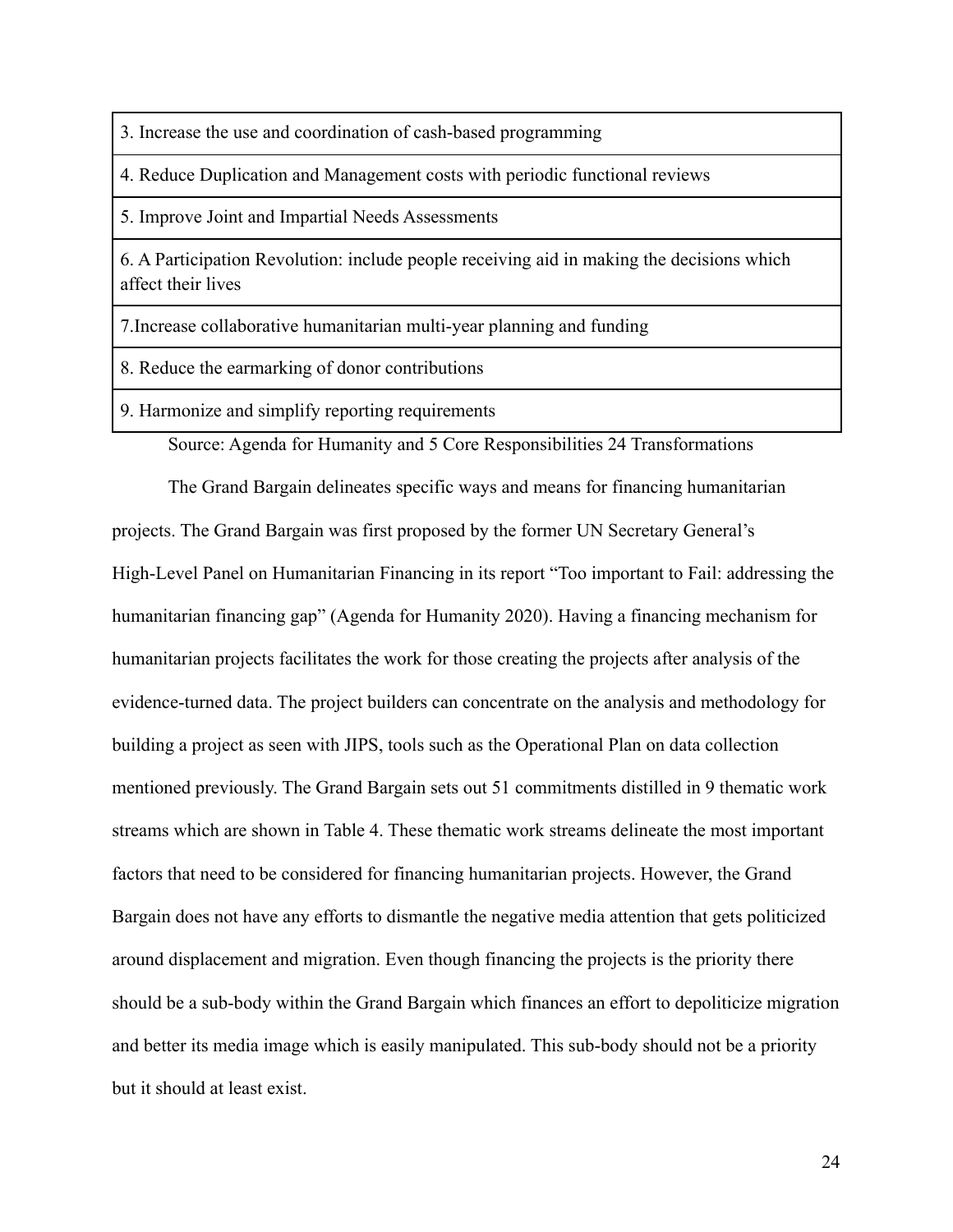#### **Limitations associated with collecting data on vulnerable populations**

With so much data needing to be analyzed, formatted, and shared the creation of professionalized pathways for the humanitarian sector have not been fully developed. Humanity creates more than 2.5 quintillion bytes of data each day, it's never been easier for businesses of all sizes to collect, analyze, and interpret data into real, actionable insights (Stobierski 2019). The large amount of data in our contemporary society takes more time to process, hindering how fast emergency humanitarian assistance measures can be enacted. Technology brings much data to our fingertips but AI is not perfect and so much technology could be a liability by deterring people from collecting data since it is meticulous even with technological assistance. Digital tools are used to collect information, and big data is already such a big part of our everyday lives, yet humanitarian AI could be prone to epistemic injustice. "The general threat of AI, in humanitarianism and elsewhere, is not the substitution of humans by machines but the computational extension of existing social automatism" (Open Democracy 2018). In other words social automatism, or the holes in the system where some benefit and others do not, would be perpetuated by calculations of data science that would count more than testimony from the subjects of the data. Taking the word of a computer over that of a human is bound to raise ethical concerns within societies, there must therefore be a balance between progress and ethics.

One of the limitations of data collection in the sector as a whole is the lack of specific SAAD information. This information may not be essential but it is still important in regards to gaining information about gender inequalities and how many unaccompanied minors are being displaced. SAAD is only in like two percent of the data input by the IDMC (Ponserre, personal communication, personal communication 2021). Acquiring this information can be essential to having more specific humanitarian measures that are customized for specific needs. However,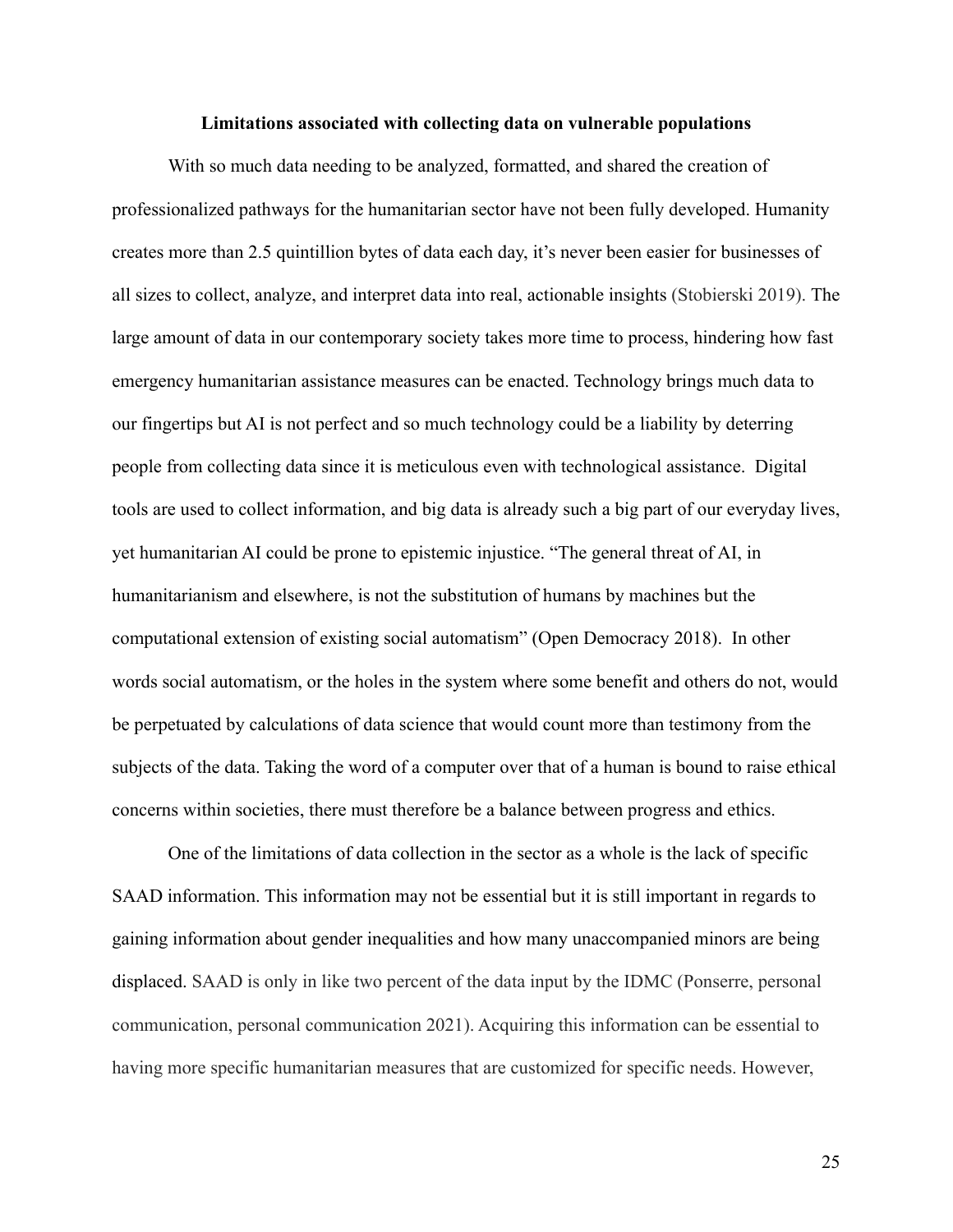the high needs showcased in the humanitarian sector make it hard for workers and data collectors to focus on this when there are so many other essential needs that need to be met.

Having a humanitarian sector that is not professionalized is a liability, but thankfully tools such as HXL have facilitated the analysis of data across multiple agencies, when used. "With no professional body yet in existence, individual organizations have built their own competency frameworks and are providing in-house training, often in collaboration with academic institutions" (Walker et. al 2010). Since different organizations within the humanitarian sector perform a variety of services it would be difficult to have a global blueprint or fully standardized method for delivering humanitarian assistance. Having uncertainty over how to be part of the humanitarian process could deter many people from taking this career route. The closest tool in the professionalization of Humanitarian Assistance are master's-level programs which are universally recognized and the only current routes to international recognition (Humanitarian Atlas 2021). Creating set pathways of entering the humanitarian sector could benefit the sector as a whole since it could attract potential employees. But, since humanitarian assistance does not have a professionalized body or career path individuals must be certified through other ways. "Professional certification of individuals occurs through three general routes:a portfolio, or the collection of someone's experiences and work; competency, proven through either examination or documented experience; and curriculum, or passing courses" (Walker et al. 2010). In other words, experience and building a strong resume is the best foundation for working in the humanitarian sector.

### **Conclusion**

The way that data is collected, analyzed, and financialized is a labyrinth that never seems to end. There are so many tools which vary by organization and each organization specializes in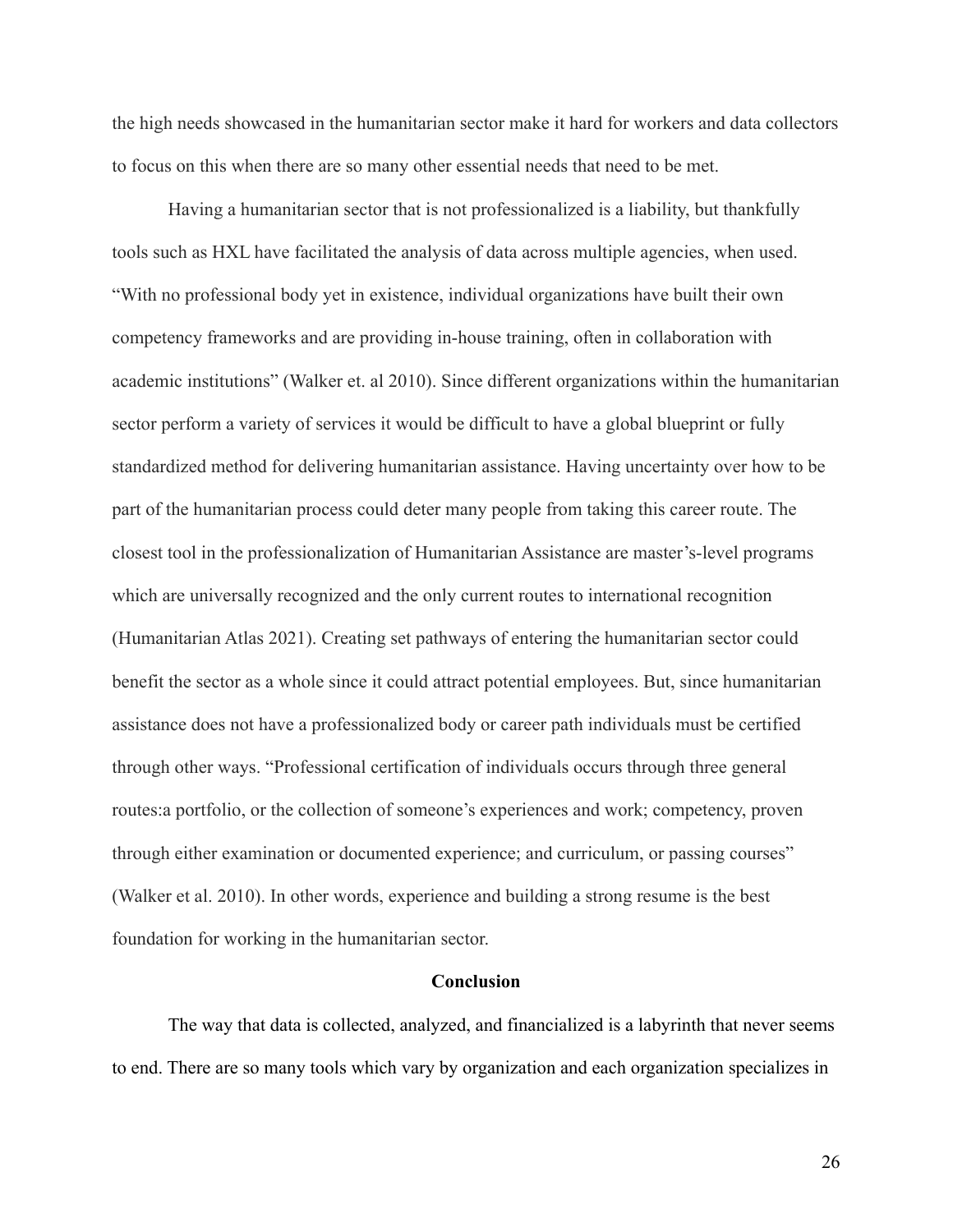different parts of the process. However, together different NGOs help make humanitarian assistance missions possible for migrants, refugees, and IDPs. More attention within the assistance and data collection sector needs to be paid to IDPs since they make up the largest percentage of displaced persons. DTM and JIPS have specific tools which assist with data collection, meanwhile the IDMC creates metadata and OCHA does all of the above while focusing on financing humanitarian projects. Together these organizations alongside many others make humanitarian projects a possibility. One of the tools I found to be most intriguing is HXL since it facilitates data collaboration and has made me want to learn more about how to use it myself. The use of technology such as satellite imaging and AI displays the benefits that technology can have in data collection. OCHA's IM toolbox is especially useful since it is very specific and provides so much information on how to properly organize and implement humanitarian projects.

My research was successful in showing a glance into the labyrinth of data collection for the implementation of humanitarian projects. However, since I only looked at 4 organizations, and didn't look at all the services provided by each organization there are limits to my research. I wish to venture more into the sector to be able to learn more about how to change the negative culture of news and politicization which surrounds migration. Bringing attention to the large numbers of IDPs could be beneficial in changing the negative xenophobic perspective that has come along with populism. If it is easier for individuals to identify with being displaced then maybe their perspectives towards foreigners will ameliorate and we will create a more tolerant society. Similarly, if there are set ways for people to enter into the humanitarian sector it will attract a larger workforce which can collaborate with all the challenges and meticulous details which need to be taken into account for a project to be successful. We have more than enough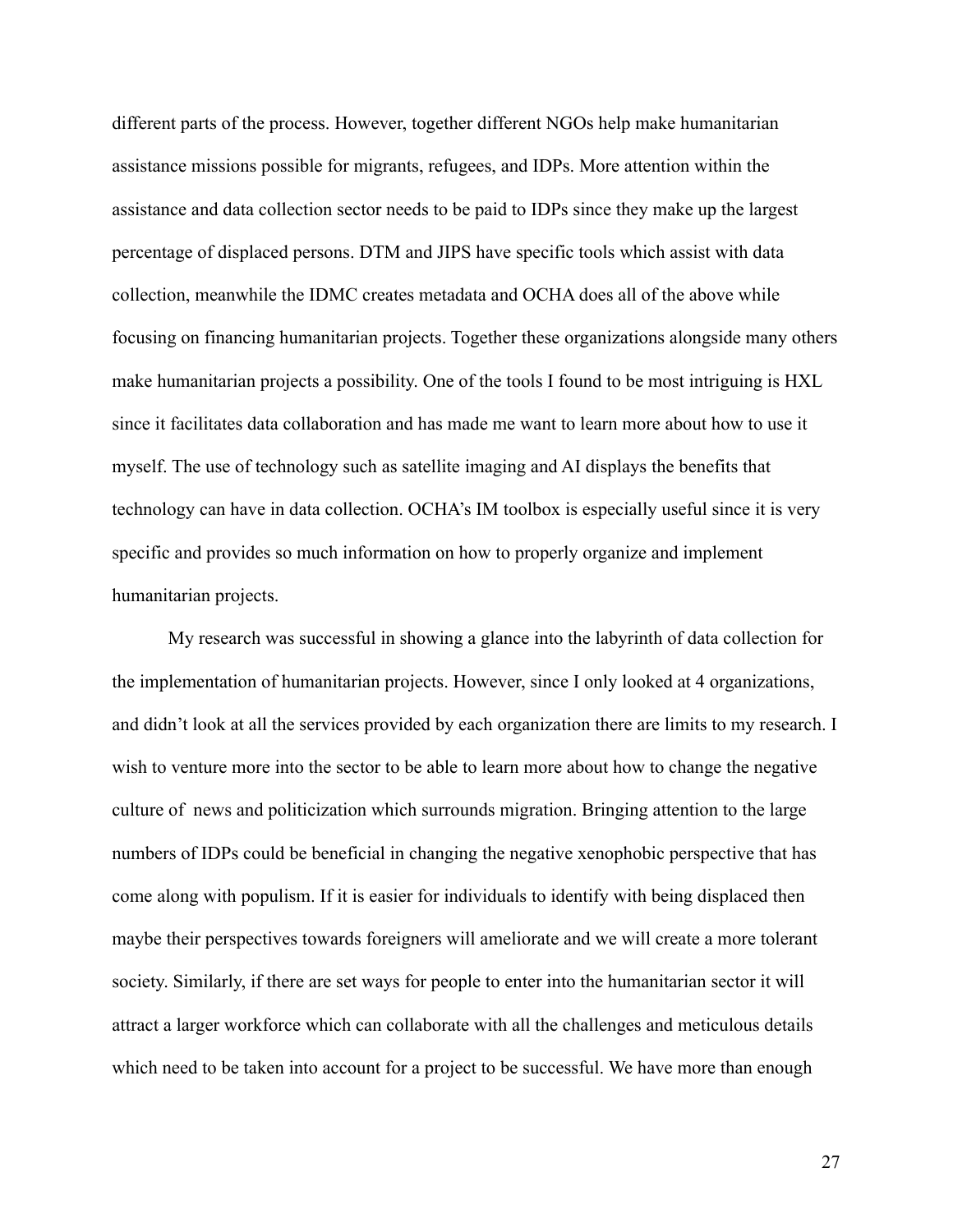tools to successfully create, finance, and enable humanitarian projects, success is a matter of navigating the labyrinth of tools and organizations which are at our fingertips. Just like data collection is at my fingertips everytime I embark on a humanitarian mission.

# **Abbreviations**

| AI-Artificial Intelligence                  | ICVA- International Council of Voluntary        |
|---------------------------------------------|-------------------------------------------------|
| DDDM- Data-Driven Decision Making           | Agencies                                        |
| <b>CODs: Common Operational Datasets</b>    | <b>IDMC-</b> Internal Displacement Monitoring   |
| FTS-Financial Tracking Service              | Center                                          |
| GDACS- Global Disaster Alert and            | <b>IDETECT-</b> The Internal Displacement Event |
| <b>Coordination System</b>                  | Tagging Extraction and Clustering Tool          |
| GIFT- Global IM functional Team             | IDPs- Internally displaced persons              |
| HDMP-Harnessing data innovation for         | <b>IHL-</b> International Humanitarian Law      |
| migration policy (also HDIMP) in Europe     | <b>IM-</b> Information Management               |
| and Africa Conference                       | <b>IMWG-Information Management Working</b>      |
| HDX-Humanitarian Data Exchange              | Group                                           |
| HNO-Humanitarian Needs Overview             | <b>JIPS</b> - Joint IDP Profiling Service       |
| HPC- Humanitarian Programme Cycle           | JET- JIPS Essential Toolkit                     |
| HXL: Humanitarian Exchange Language         | QGIS-Quantum Geographic Information             |
| IASC- Inter-Agency Standing Committee       | System                                          |
| <b>IATI-</b> International Aid Transparency | NCT: Needs Comparison Tool                      |
| Initiative                                  | NGOs- nongovernmental organizations             |
| ICRC- International Committee of the Red    | OCHA- United Nations Office for the             |
| Cross                                       | Coordination of Humanitarian Affairs            |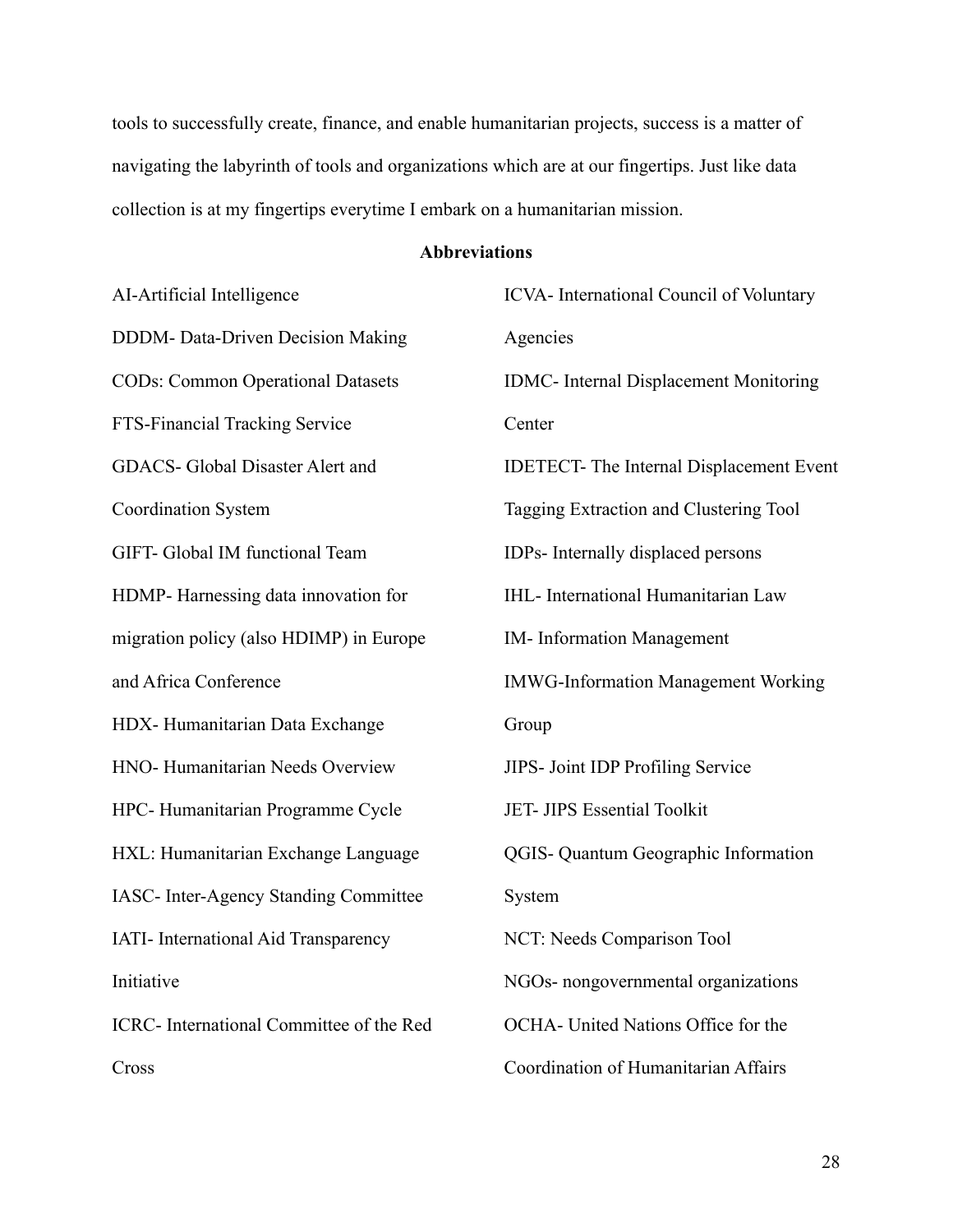| PIM-Protection Information Management  | <b>SPIDER- UN Seamless Product</b>         |
|----------------------------------------|--------------------------------------------|
| Matrix                                 | Information, Data Exchange, and Repository |
| RPM-Response Planning and Monitoring   | UNITAR - United Nations Institute for      |
| Module                                 | Training and Research                      |
| SAAD- sex, age, and disabilities       | <b>UAVs- Unmanned Aerial Vehicles</b>      |
| SOHS- State of the Humanitarian System | 3Ws- Who does What Where                   |

# **Bibliography**

Agenda for Humanity. (2020, February). *The Grand Bargain*.

<https://agendaforhumanity.org/initiatives/3861>

- Alexander, J., & Parker, B. (2020, September 9). *Change in the humanitarian sector, in numbers*. The New Humanitarian. Retrieved November 23, 2021, from [https://www.thenewhumanitarian.org/maps-and-graphics/2020/09/09/25-years-of-humani](https://www.thenewhumanitarian.org/maps-and-graphics/2020/09/09/25-years-of-humanitarian-data) [tarian-data](https://www.thenewhumanitarian.org/maps-and-graphics/2020/09/09/25-years-of-humanitarian-data)
- ALNAP. (2018). *The State of the Humanitarian System | ALNAP*. ALNAP.

<https://www.alnap.org/our-topics/the-state-of-the-humanitarian-system>

*Colombia, Government of 2021 | Financial Tracking Service*. (2021). Fts.Unocha. <https://fts.unocha.org/donors/4839/summary/2021>

Dunant, H. (1862). *A Memory of Solferino*. ICRC.

Gillsater, B. (2021, November 15). *Why we need more data on the state of the world's refugees*. World Bank -UNHCR Joint Data Center on Forced Displacement; World Economic Forum. Retrieved November 23, 2021, from

<https://www.weforum.org/agenda/2021/11/refugees-internally-displaced-people-data/>

Humanitarian Atlas. (2021). *Data Collection: KoBoToolbox - IM Toolbox - Confluence*.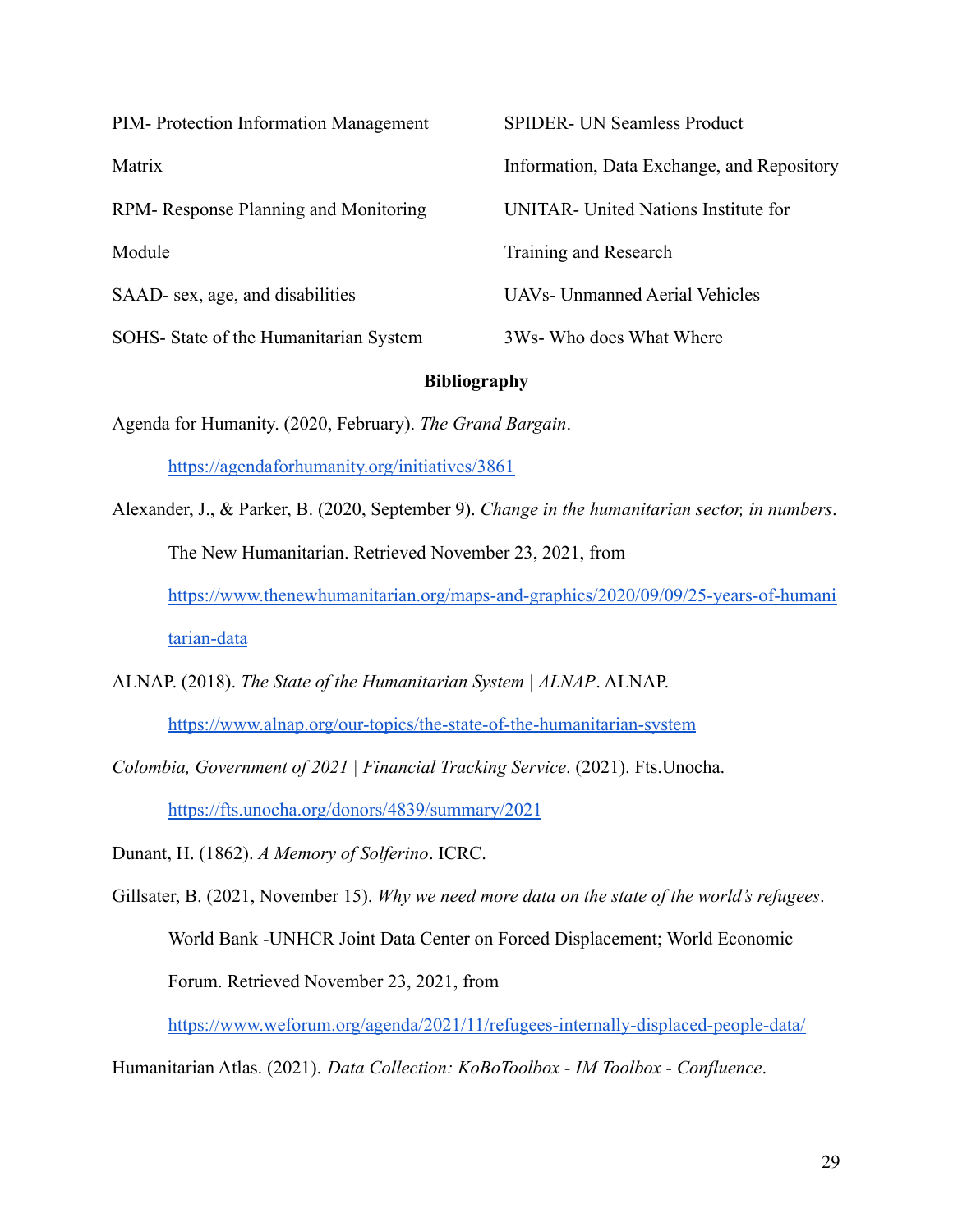[https://humanitarian.atlassian.net/wiki/spaces/imtoolbox/pages/42046660/Data+Collectio](https://humanitarian.atlassian.net/wiki/spaces/imtoolbox/pages/42046660/Data+Collection+KoBoToolbox) [n+KoBoToolbox](https://humanitarian.atlassian.net/wiki/spaces/imtoolbox/pages/42046660/Data+Collection+KoBoToolbox)

Inter Agency Standing Committee. (2021, June). *The Grand Bargain 2.0*. The Grand Bargain 2.0 Endorsed Framework and Annexes. Retrieved December 1, 2021, from [https://interagencystandingcommittee.org/system/files/2021-07/%28EN%29%20Grand%](https://interagencystandingcommittee.org/system/files/2021-07/%28EN%29%20Grand%20Bargain%202.0%20Framework.pdf)

[20Bargain%202.0%20Framework.pdf](https://interagencystandingcommittee.org/system/files/2021-07/%28EN%29%20Grand%20Bargain%202.0%20Framework.pdf)

International Council of Voluntary Agencies (ICVA). (2004, August). *International Council of Voluntary Agencies Annual Report 2003*. ICVA.

<https://www.icvanetwork.org/resources/icva-annual-report-2003>

- Internal Displacement Monitoring Centre. (2021). *How we monitor*. Harnessing Data Innovation for Migration Policy (HDIMP) in Europe and Africa. Retrieved December 5, 2021, from <https://www.internal-displacement.org/monitoring-tools>
- International Organization for Migration & Internal Displacement Monitoring Centre. (2021, November 29). *Harnessing data innovation for migration policy (HDIMP) in Europe and Africa* [Virtual session]. Harnessing data innovation for migration policy (HDIMP) in Europe and Africa, Geneva, Switzerland.
- International Organization for Migration, Internal Displacement Monitoring Centre, & Platform on Disaster Displacement. (2020, November 24). *Assessing the state of data and research on human mobility in the context of disasters, climate change and environmental degradation: Where are we and what comes next?* Disaster Displacement. Retrieved November 23, 2021, from

[https://disasterdisplacement.org/wp-content/uploads/2020/11/111120-DKWG-concept-no](https://disasterdisplacement.org/wp-content/uploads/2020/11/111120-DKWG-concept-note-marketplace-FINAL_compressed.pdf) [te-marketplace-FINAL\\_compressed.pdf](https://disasterdisplacement.org/wp-content/uploads/2020/11/111120-DKWG-concept-note-marketplace-FINAL_compressed.pdf)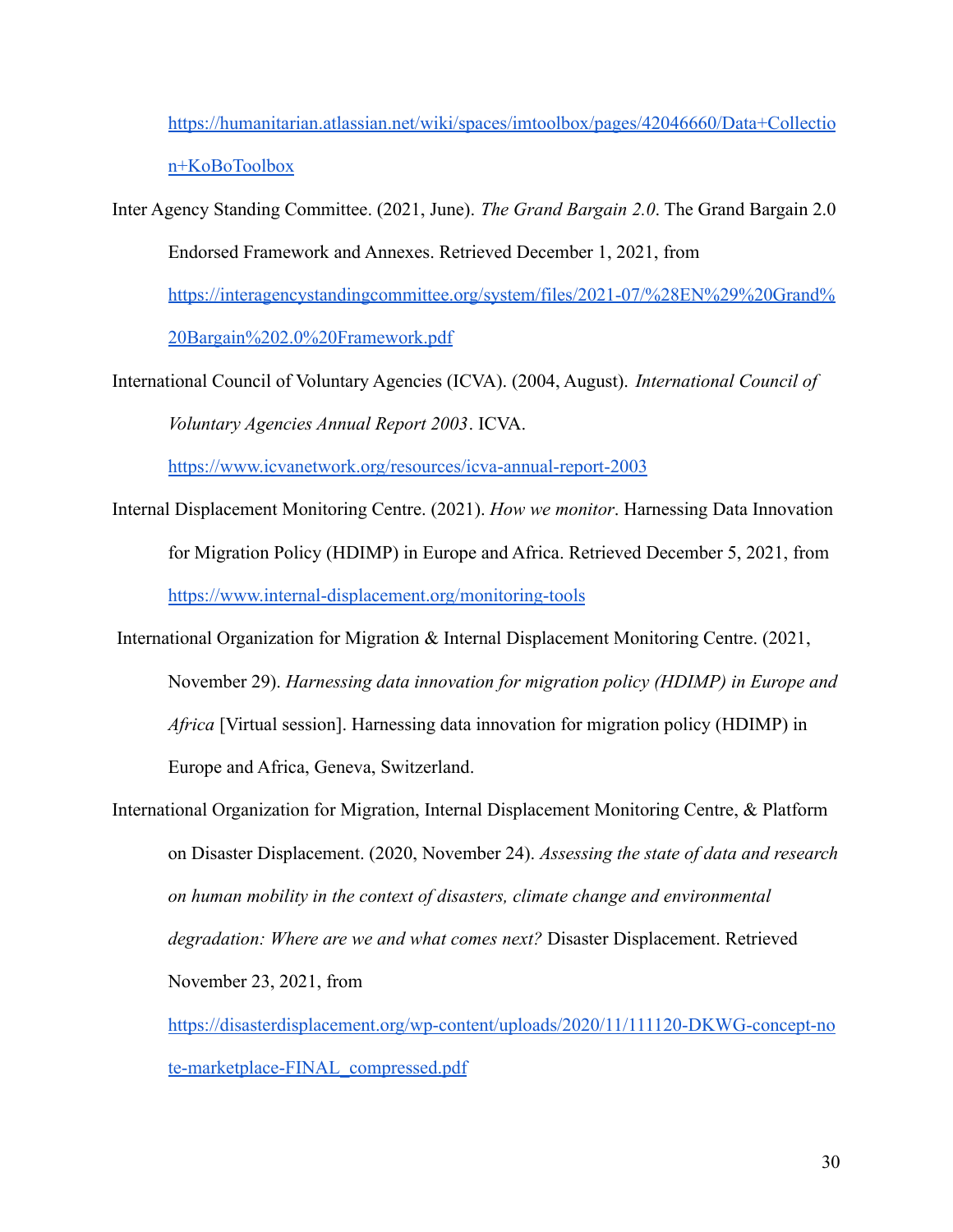- International Organization for Migration (IOM). (2021). *Welcome to DTM | DTM*. Displacement Tracking Matrix. Retrieved November 23, 2021, from <https://dtm.iom.int/>
- JIPS. (2021). *Transforming Data into Action for Solutions to Internal Displacement JIPS Strategy 2021–2023*. Retrieved November 23, 2021, from

[https://www.jips.org/uploads/2021/03/JIPS-Strategy-2021\\_23-vf.pdf](https://www.jips.org/uploads/2021/03/JIPS-Strategy-2021_23-vf.pdf)

Lindskov Jacobsen, K., Bergtora Sandvik, K., & Martin McDonald, S. (2018, October 25).

*Humanitarian experimentation*. Humanitarian Law & Policy Blog. Retrieved November 23, 2021, from

[https://blogs.icrc.org/law-and-policy/2017/11/28/humanitarian-experimentation/?utm\\_sou](https://blogs.icrc.org/law-and-policy/2017/11/28/humanitarian-experimentation/?utm_source=ICRC+Law+%26+Policy+Forum+Newsletter&utm_campaign=f38cc696d5-EMAIL_CAMPAIGN_2017_11_28&utm_medium=email&utm_term=0_8eeeebc66b-f38cc696d5-79046821&mc_cid=f38cc696d5&mc_eid=d97815e8e7) [rce=ICRC+Law+%26+Policy+Forum+Newsletter&utm\\_campaign=f38cc696d5-EMAIL](https://blogs.icrc.org/law-and-policy/2017/11/28/humanitarian-experimentation/?utm_source=ICRC+Law+%26+Policy+Forum+Newsletter&utm_campaign=f38cc696d5-EMAIL_CAMPAIGN_2017_11_28&utm_medium=email&utm_term=0_8eeeebc66b-f38cc696d5-79046821&mc_cid=f38cc696d5&mc_eid=d97815e8e7) [\\_CAMPAIGN\\_2017\\_11\\_28&utm\\_medium=email&utm\\_term=0\\_8eeeebc66b-f38cc696d](https://blogs.icrc.org/law-and-policy/2017/11/28/humanitarian-experimentation/?utm_source=ICRC+Law+%26+Policy+Forum+Newsletter&utm_campaign=f38cc696d5-EMAIL_CAMPAIGN_2017_11_28&utm_medium=email&utm_term=0_8eeeebc66b-f38cc696d5-79046821&mc_cid=f38cc696d5&mc_eid=d97815e8e7) [5-79046821&mc\\_cid=f38cc696d5&mc\\_eid=d97815e8e7](https://blogs.icrc.org/law-and-policy/2017/11/28/humanitarian-experimentation/?utm_source=ICRC+Law+%26+Policy+Forum+Newsletter&utm_campaign=f38cc696d5-EMAIL_CAMPAIGN_2017_11_28&utm_medium=email&utm_term=0_8eeeebc66b-f38cc696d5-79046821&mc_cid=f38cc696d5&mc_eid=d97815e8e7)

- Manifesto on algorithmic humanitarianism. (2018, Apr 04). *OpenDemocracy,* Retrieved from [https://www.proquest.com/magazines/manifesto-on-algorithmic-humanitarianism/docvie](https://www.proquest.com/magazines/manifesto-on-algorithmic-humanitarianism/docview/2021485463/se-2?accountid=11264) [w/2021485463/se-2?accountid=11264](https://www.proquest.com/magazines/manifesto-on-algorithmic-humanitarianism/docview/2021485463/se-2?accountid=11264)
- Meneghetti, L. (2020, February 7). *3 ways big data is changing the humanitarian sector*. World Economic Forum. Retrieved November 23, 2021, from [https://www.weforum.org/agenda/2018/01/3-ways-big-data-is-changing-the-humanitarian](https://www.weforum.org/agenda/2018/01/3-ways-big-data-is-changing-the-humanitarian-sector/) [-sector/](https://www.weforum.org/agenda/2018/01/3-ways-big-data-is-changing-the-humanitarian-sector/)
- Monico, C., Smith Rotabi, K., & Abu Sarhan, T. (2014, April 9). *International Aid, Relief, and Humanitarian Assistance*. Encyclopedia of Social Work: National Association of Social Workers Press and Oxford University Press. Retrieved November 23, 2021, from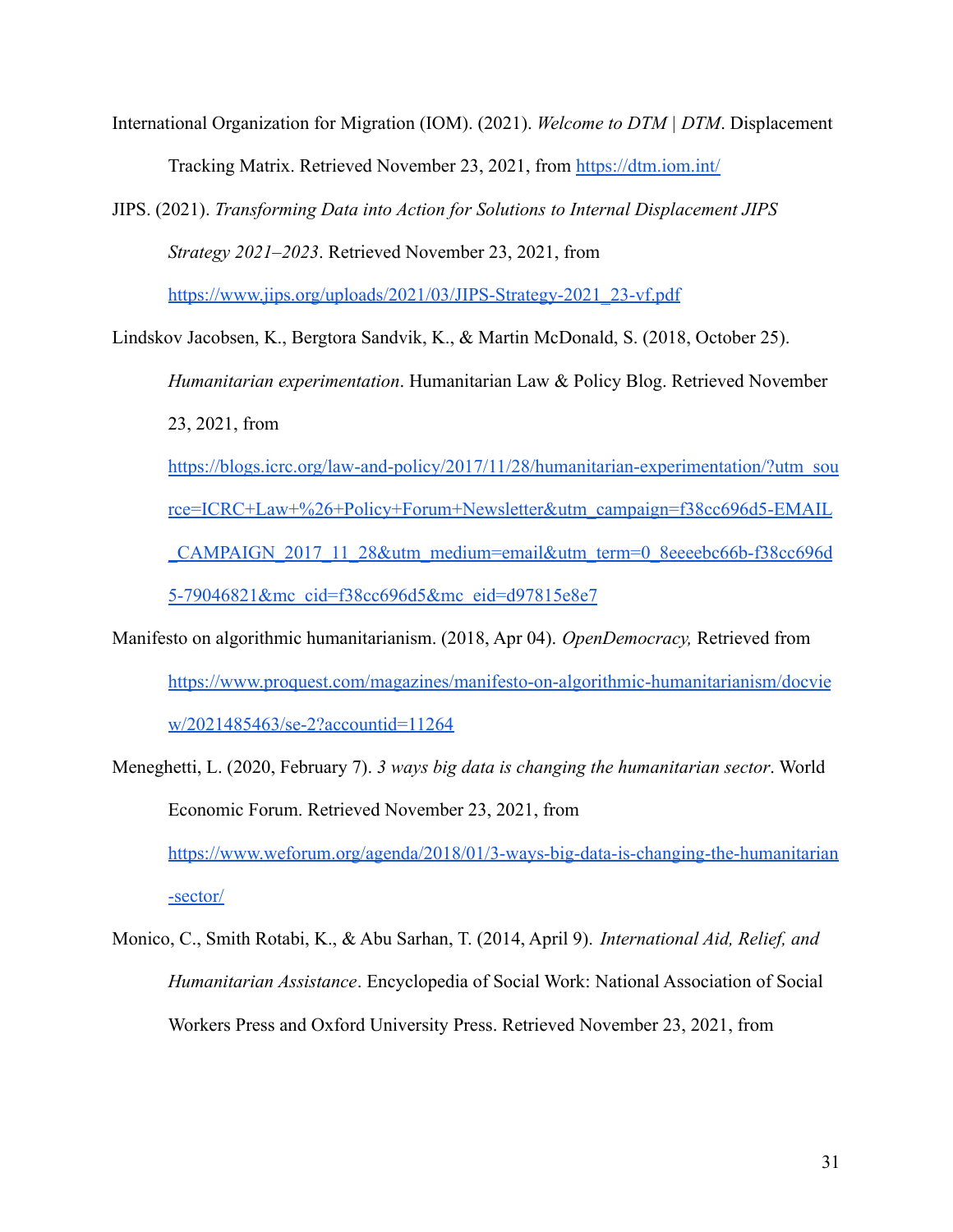[https://oxfordre.com/socialwork/view/10.1093/acrefore/9780199975839.001.0001/acrefo](https://oxfordre.com/socialwork/view/10.1093/acrefore/9780199975839.001.0001/acrefore-9780199975839-e-957) [re-9780199975839-e-957](https://oxfordre.com/socialwork/view/10.1093/acrefore/9780199975839.001.0001/acrefore-9780199975839-e-957)

Norwegian Refugee Council & Internal Displacement Monitoring Centre (IDMC). (2019, May).

*Global Report on Internal Displacement*. IDMC.

[https://www.internal-displacement.org/sites/default/files/2019-IDMC-GRID-Summary.pd](https://www.internal-displacement.org/sites/default/files/2019-IDMC-GRID-Summary.pdf#:~:text=IDMC%E2%80%99s%202019%20Global%20Report%20on%20Internal%20Displacement%20has,Foreign%20Affairs%20and%20Liechtenstein%E2%80%99s%20Ministry%20of%20Foreign%20Affairs)

[f#:~:text=IDMC%E2%80%99s%202019%20Global%20Report%20on%20Internal%20D](https://www.internal-displacement.org/sites/default/files/2019-IDMC-GRID-Summary.pdf#:~:text=IDMC%E2%80%99s%202019%20Global%20Report%20on%20Internal%20Displacement%20has,Foreign%20Affairs%20and%20Liechtenstein%E2%80%99s%20Ministry%20of%20Foreign%20Affairs)

[isplacement%20has,Foreign%20Affairs%20and%20Liechtenstein%E2%80%99s%20Min](https://www.internal-displacement.org/sites/default/files/2019-IDMC-GRID-Summary.pdf#:~:text=IDMC%E2%80%99s%202019%20Global%20Report%20on%20Internal%20Displacement%20has,Foreign%20Affairs%20and%20Liechtenstein%E2%80%99s%20Ministry%20of%20Foreign%20Affairs)

[istry%20of%20Foreign%20Affairs](https://www.internal-displacement.org/sites/default/files/2019-IDMC-GRID-Summary.pdf#:~:text=IDMC%E2%80%99s%202019%20Global%20Report%20on%20Internal%20Displacement%20has,Foreign%20Affairs%20and%20Liechtenstein%E2%80%99s%20Ministry%20of%20Foreign%20Affairs)

OCHA. (2021a). *IM Toolbox - Confluence*. IM Toolbox OCHA.

<https://humanitarian.atlassian.net/wiki/spaces/imtoolbox/overview>

OCHA. (2021). *United Nations Satellite Centre UNOSAT | UNITAR*. UNITAR UNOSAT.

<https://unitar.org/sustainable-development-goals/united-nations-satellite-centre-UNOSAT>

Oxford Languages. (2021). *aggregator definition - Search*.

- [https://www.bing.com/search?q=aggregator+definition&qs=LT&pq=aggregator+d&sc=8-](https://www.bing.com/search?q=aggregator+definition&qs=LT&pq=aggregator+d&sc=8-12&cvid=CDD2B2EEDDD948BE810BCFB1A34A9BCB&FORM=QBRE&sp=1&ghc=1) [12&cvid=CDD2B2EEDDD948BE810BCFB1A34A9BCB&FORM=QBRE&sp=1&ghc=](https://www.bing.com/search?q=aggregator+definition&qs=LT&pq=aggregator+d&sc=8-12&cvid=CDD2B2EEDDD948BE810BCFB1A34A9BCB&FORM=QBRE&sp=1&ghc=1) [1](https://www.bing.com/search?q=aggregator+definition&qs=LT&pq=aggregator+d&sc=8-12&cvid=CDD2B2EEDDD948BE810BCFB1A34A9BCB&FORM=QBRE&sp=1&ghc=1).[https://www.bing.com/search?q=aggregator+definition&qs=LT&pq=aggregator+d&sc=](https://www.bing.com/search?q=aggregator+definition&qs=LT&pq=aggregator+d&sc=8-12&cvid=CDD2B2EEDDD948BE810BCFB1A34A9BCB&FORM=QBRE&sp=1&ghc=1) [8-12&cvid=CDD2B2EEDDD948BE810BCFB1A34A9BCB&FORM=QBRE&sp=1&gh](https://www.bing.com/search?q=aggregator+definition&qs=LT&pq=aggregator+d&sc=8-12&cvid=CDD2B2EEDDD948BE810BCFB1A34A9BCB&FORM=QBRE&sp=1&ghc=1)  $c=1$
- Rushing, E. (2021, September). *Why and How IHL Matters/ The ICRC 2021* [Guest SIT Lecture]. SIT Guest Lectures International Security, Peace and Stability Class, Geneva, Switzerland.
- Rysaback-Smith, H. (2015). History and Principles of Humanitarian Action. *Turkish Journal of Emergency Medicine*, *15*(1), 5–7. <https://doi.org/10.5505/1304.7361.2015.52207>